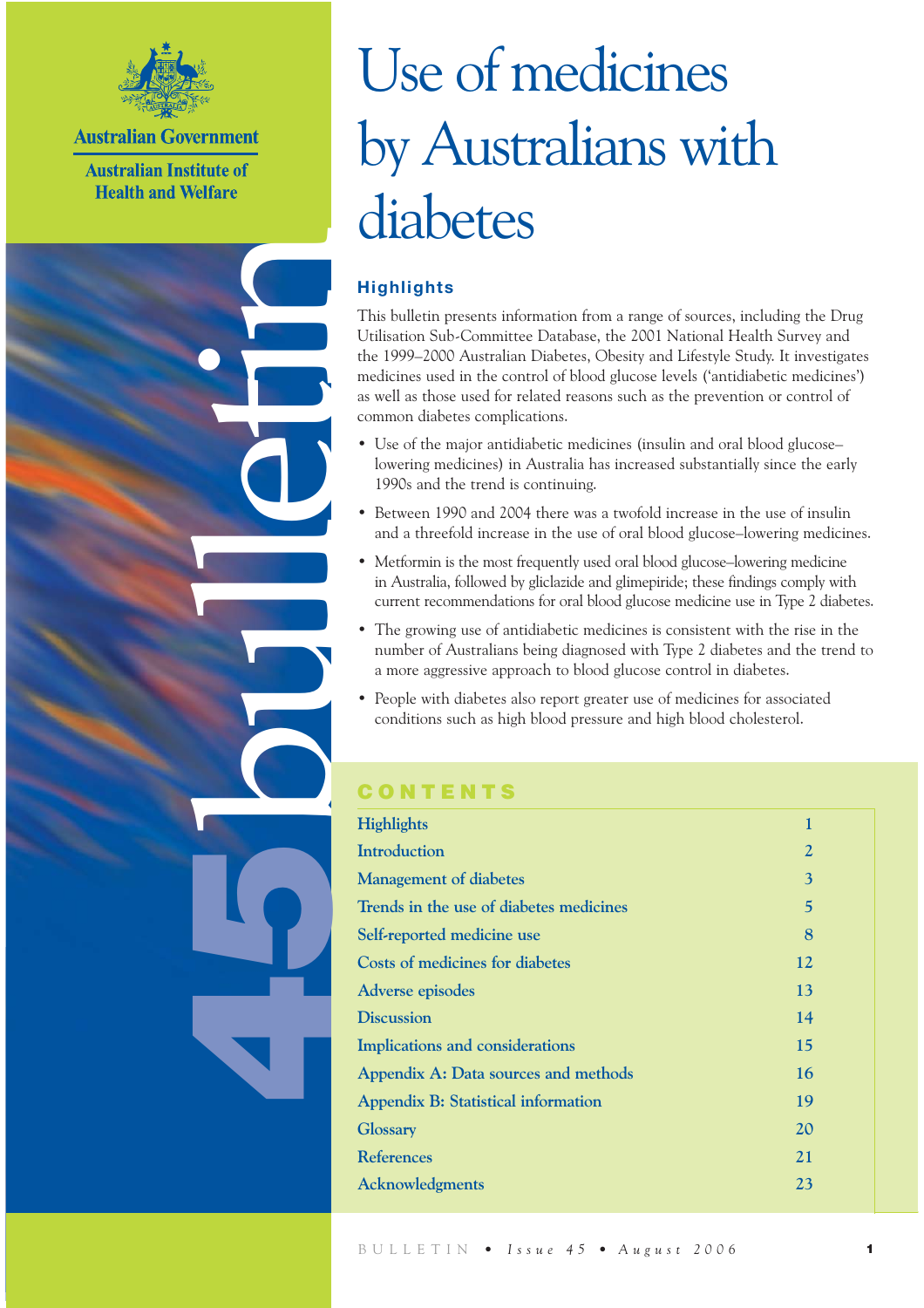

#### **Introduction**

Diabetes is a chronic (long-term) condition that can have a major impact on life expectancy and quality of life, especially if undetected or poorly controlled (Box 1). It is estimated that in 1999–2000 around 1 million Australians (7.4% of the population) had diabetes (Dunstan et al. 2002). During the course of the disease, diabetes can damage numerous parts of the body. Complications can be life-threatening and include diseases of the large blood vessels (macrovascular disease), such as coronary heart disease, stroke and peripheral vascular disease; as well as diseases of the small blood vessels (microvascular disease), such as some forms of kidney disease and eye disease.

People with diabetes often require medication regimes to control high blood glucose levels. Further, people with the condition frequently have associated health problems such as high blood pressure and high blood lipids (cholesterol and related substances) that may necessitate taking multiple medicines and visiting a number of different health professionals. Clinical trials have shown that good control of blood glucose, blood lipids and blood pressure in patients with diabetes delays the onset and slows the progression of complications (DCCT Research Group 1993; HPS Collaborative Group 2003; UKPDS Group 1998b).

#### *Box 1: Diabetes*

#### *What is diabetes?*

*Diabetes is a condition in which the body cannot properly use its main energy source, the sugar glucose. This is due to a deficiency in insulin, a hormone produced by the pancreas. Insulin's role*  is to help glucose enter the body's cells from the bloodstream. With diabetes, there is an abnormal *build-up of glucose in the blood and this can have serious short- and long-term effects.*

*This bulletin is concerned with the two most common types of diabetes. Type 1 diabetes mostly occurs before the age of 40 and is distinguished by a total or near-total lack of insulin. It accounts for about 10–15% of all diabetes cases. Type 2 diabetes usually occurs after the age of 40 and accounts for 85–90% of all diabetes cases. It is distinguished by reduced insulin production or the inability of the body to use insulin properly (insulin resistance), and is more common in people who are overweight or obese or have low physical activity levels. Consequently, this type of diabetes is highly preventable.*

#### *What are its effects?*

*The short-term effects of untreated diabetes often include tiredness, frequent urination and thirst. This can lead to weight loss, dehydration, and impaired consciousness due to energy disturbances. There is also more susceptibility to infection and poor healing of wounds.* 

*The longer term effects of diabetes include a greatly increased risk of heart attack and stroke, as well as damage to the eyes, kidneys, nerves and blood circulation in the legs.*

For more detailed information about diabetes, its risk factors and complications, see Diabetes: Australian facts 2002 *(AIHW 2002).*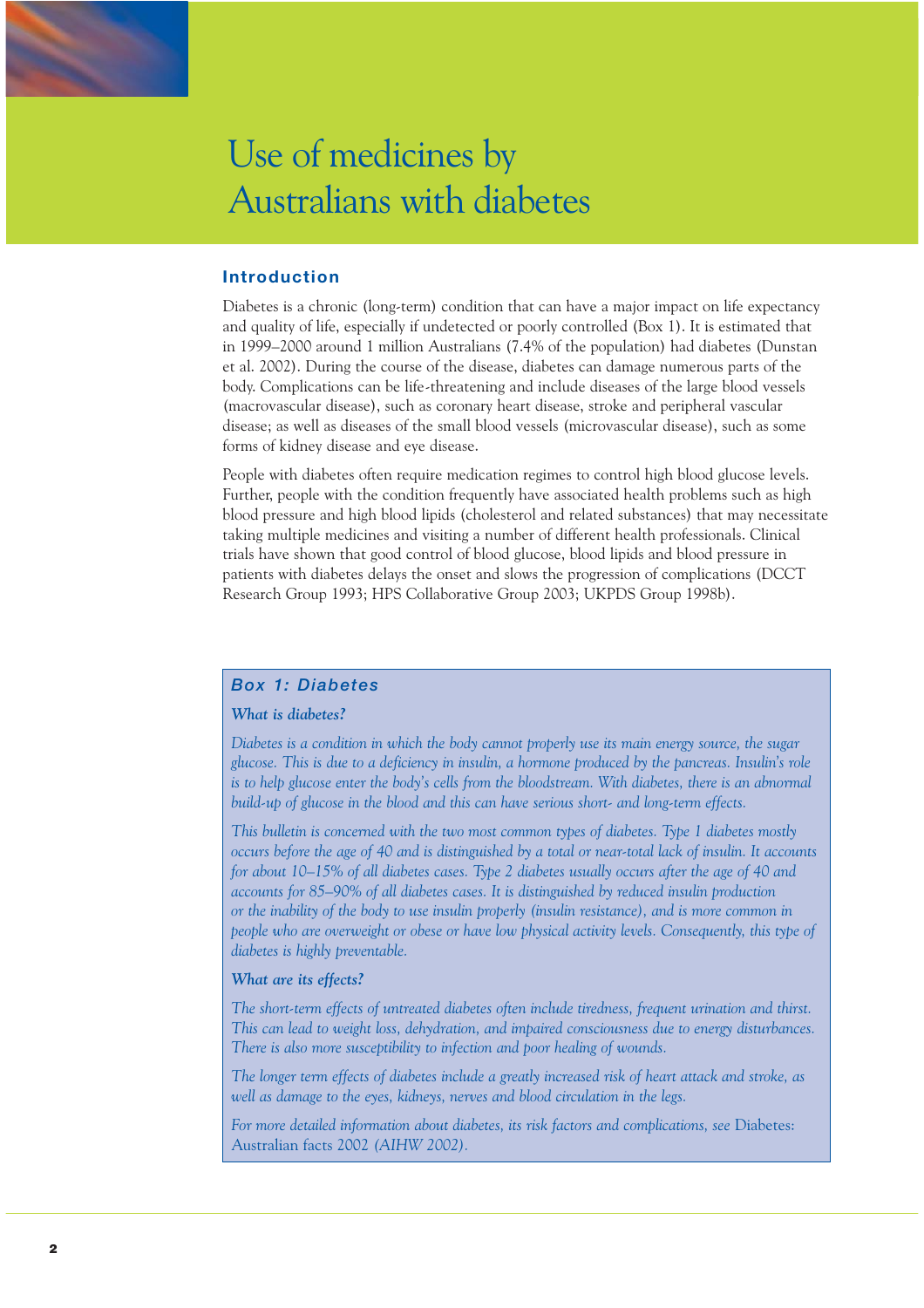In Australia available research has identified the need for improved quality of diabetes care (Georgiou et al. 2004; Kemp et al. 2005). For example, in 1999 in divisions of general practice providing data for the National Divisions Diabetes Program (NDDP) less than 60% of patients were receiving care consistent with best-practice guidelines (Carter et al. 2000). Improved health professional and consumer knowledge about the use of medicines in diabetes is an integral part of improving diabetes care and achieving the best possible health outcomes for people with diabetes.

This bulletin presents data on the use of medicines by people with diabetes in Australia between 1990 and 2004. It investigates medicines used in the control of blood glucose levels (commonly referred to as 'antidiabetic medicines') as well as those used for related reasons such as the prevention or control of common diabetes complications. Some data on the cost of diabetes medicines to the government and patients are also presented.

The term 'medicines' refers here to prescription, non-prescription and complementary medicines (herbal medicines, vitamin and mineral supplements, other nutritional supplements, traditional medicines such as traditional Chinese medicines, homeopathic medicines and some aromatherapy oils) (Commonwealth of Australia 2002). Other pharmaceuticals such as diagnostic agents and appliances also play a vital role in diabetes management but are beyond the scope of this bulletin.

#### **Management of diabetes**

Diabetes management involves a combination of medical and non-medical approaches. The overall goal is for the patient to have a life that is as healthy, and also as normal, as possible. This can be a demanding task because the condition requires strong attention and monitoring by the patient, their doctor and other health professionals.

The medical aims of diabetes management are to remove the symptoms and short-term risks of high blood glucose, to prevent longer term complications, and to detect and treat any complications early if they do arise. Symptom control and longer term prevention can be achieved by maintaining normal blood glucose levels and by attention to lifestyle and its associated risk factors (such as diet and physical activity). Research studies have shown the benefits of improved blood glucose control in reducing the risk of complications in people with diabetes (UKPDS Group 1998a; Stratton et al. 2000).

For both Type 1 and Type 2 diabetes, as well as with medication, a degree of blood glucose control can be brought about through non-medication approaches such as a healthy diet, regular exercise and resulting weight control. Along with avoiding smoking and maintaining good control of blood pressure and blood cholesterol levels, these lifestyle approaches also help reduce the risk of complications such as heart attack and stroke.

#### Type 1 diabetes

People with Type 1 diabetes require insulin injections daily, usually several times a day. Insulin is a hormone that enables the body to process its energy sources, particularly its main source, glucose. Giving a suitable dose of insulin to people with diabetes restores their ability to use glucose and to process other nutrients (carbohydrates, fats and proteins), thereby normalising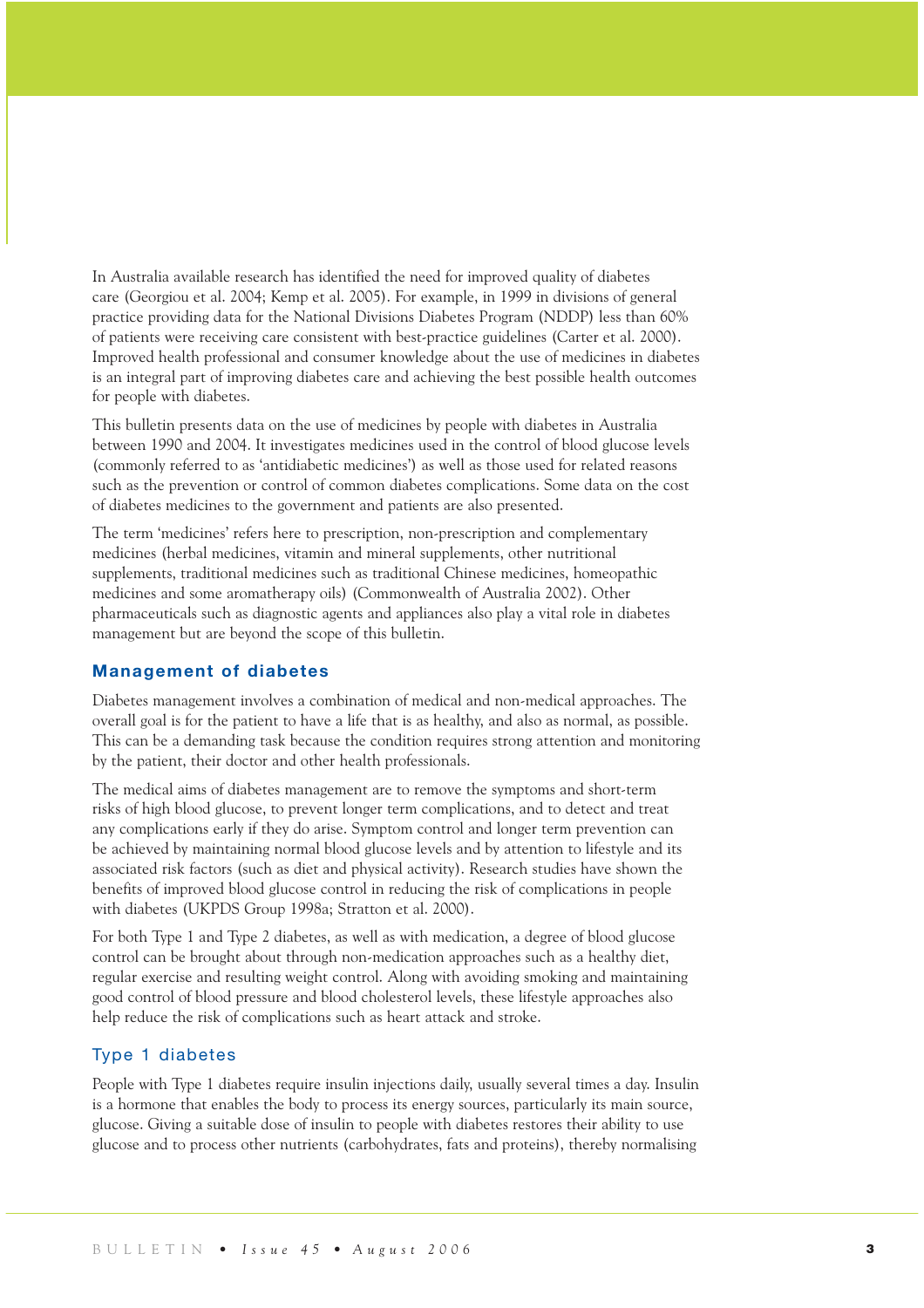the level of glucose in the blood. The effect is temporary, however, and the doses must be repeated. There are several types of manufactured insulin available commercially; they vary in terms of the speed with which they start working and how long they remain in the body.

Glucose monitoring is also essential to help keep glucose levels within healthy limits and to help identify episodes of dangerously high and low blood glucose levels, particularly among people with Type 1 diabetes (IDF Clinical Guidelines Task Force 2005). To effectively manage the condition, people with insulin-treated diabetes must balance their insulin injections against their blood glucose level and the timing and amount of their meals and exercise.

# Type 2 diabetes

Many Type 2 patients can achieve a healthy blood glucose level through lifestyle changes such as healthy eating, regular physical activity and weight reduction (Tuomilehto et al. 2001). However, many of these patients may find it too difficult to modify their lifestyle substantially and, even if they can, it may not prove sufficient to achieve adequate glucose control. In such cases, oral medicines that lower blood glucose levels are required. In time, many people with Type 2 diabetes also require insulin treatment.

The most common oral antidiabetic agents, their actions and uses are summarised in Table 1. It is relatively common for Type 2 patients to move on from non-medical management approaches alone to monotherapy (therapy using a single antidiabetic medicine), then to a combination of two, and sometimes three, medicines (referred to as 'combination therapy') (Williams & Pickup 1999). This is because of the progressive nature of Type 2 diabetes and the potential for reduced effects of a single antidiabetic medicine over time (Rossi 2006).

| <b>Medications</b>                     | <b>Mode of action</b>                                                                                              | <b>Common uses</b>                                                         | Generic names                 |
|----------------------------------------|--------------------------------------------------------------------------------------------------------------------|----------------------------------------------------------------------------|-------------------------------|
| <b>Sulfonylureas</b>                   | Stimulate insulin secretion                                                                                        | Monotherapy or in                                                          | Glibenclamide                 |
|                                        |                                                                                                                    | combination with metformin                                                 | Gliclazide                    |
|                                        |                                                                                                                    |                                                                            | Glimepiride                   |
|                                        |                                                                                                                    |                                                                            | Glipizide                     |
|                                        |                                                                                                                    |                                                                            | Tolbutamide                   |
| <b>Biguanides</b>                      | Lower blood glucose by<br>improving cell response to<br>insulin and lowering hepatic<br>(liver) glucose production | Monotherapy or in<br>combination with a<br>sulfonylurea                    | <b>Metformin</b>              |
| Alpha-glucosidase<br><b>inhibitors</b> | Delay intestinal absorption of<br>glucose                                                                          | Adjunct to other oral<br>antidiabetic agents                               | Acarbose                      |
| <b>Thiazolidinediones</b>              | Lower blood glucose by<br>improving cell response to<br><i>insulin</i>                                             | Monotherapy or in<br>combination with either<br>sulfonylureas or metformin | Pioglitazone<br>Rosiglitazone |

|  |  | Table 1: Oral blood glucose–lowering medications |  |
|--|--|--------------------------------------------------|--|

*Sources:* Adapted from Rossi (2006) and NPS (2001).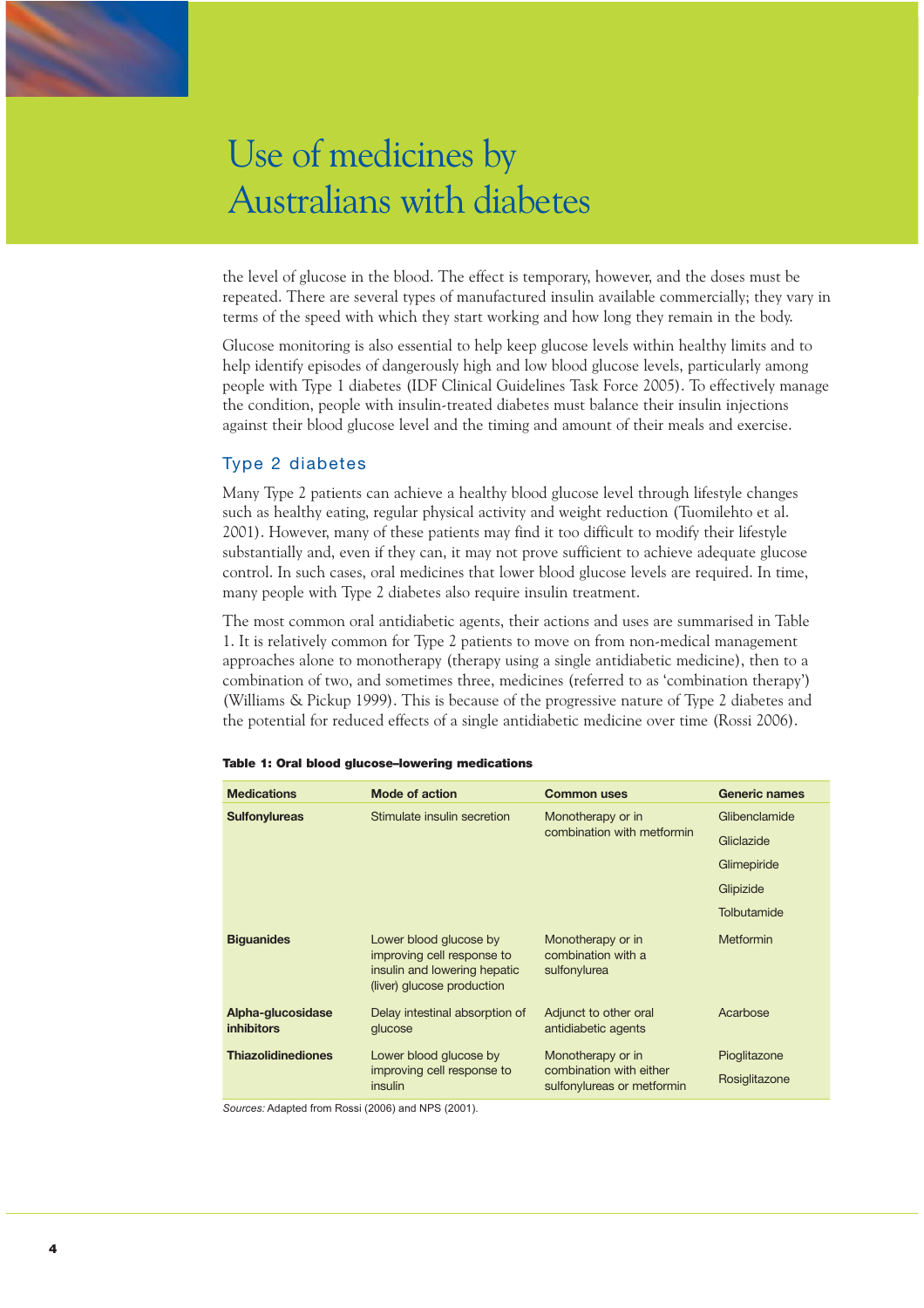### Medicines for associated health problems

People with diabetes often have other cardiovascular risk factors, notably high blood pressure and high blood lipids. General treatment of these problems in diabetes involves improving blood glucose control and lifestyle measures such as weight reduction, a low-fat, low-salt diet, regular physical activity, reduced alcohol intake and cessation of smoking (Williams & Pickup 1999). Even with these measures, however, it may be necessary for people with diabetes to take blood pressure and lipid-lowering medicines to reduce their risk of cardiovascular disease. Doctors are often more aggressive in managing blood pressure and blood lipids when a person also has diabetes. Research suggests that tight control of blood pressure in particular can substantially reduce the risk of diabetes complications (UKPDS Group 1998b).

#### Complementary medicines

'Complementary medicines' includes herbal medicines, vitamin and mineral supplements, other nutritional supplements, traditional medicines such as Ayurvedic medicines and traditional Chinese medicines, homeopathic medicines, and some aromatherapy oils. The Australian Register of Therapeutic Goods (ARTG), a database maintained by the Therapeutic Goods Administration, contains details of all therapeutic goods that are imported into, supplied in or exported from Australia (ECCMHS 2003). In 2003 approximately 16,000 complementary medicines were listed in the ARTG.

According to Dunning (2003), many people with diabetes turn to complementary therapies with the aim of helping them cope with and control the chronic nature of the disease. Although some complementary therapies have been shown to be beneficial to people with diabetes, their use can lead to adverse events. There is also the risk that people with diabetes may self-diagnose and self-treat and consequently delay seeking appropriate, timely management advice (Dunning 2003).

This bulletin presents data on vitamin and mineral supplements and herbal and natural medicines only. Data on the use of other complementary medicines by people with diabetes are not readily available.

#### **Trends in the use of diabetes medicines**

The trend analysis presented in this section is based on data from the Drug Utilisation Sub-Committee (DUSC) Database (Box 2) for 1990 to 2004. Only information on products dispensed through community pharmacies is included in the DUSC Database; medicines provided in public hospitals and highly specialised medicines available to outpatients through public hospital pharmacies are not included.

Medicine use is expressed as:

- the number of prescriptions (also referred to as scripts) dispensed
- the defined daily dose per 1,000 population per day (DDD/1,000/day).

The DDD is the international unit of drug use established by the World Health Organization on the basis of assumed average dose per day of the drug used for its main indication by adults (DoHA 2004). It enables valid comparisons between medicines, independent of differences in price, preparation and quantity per prescription.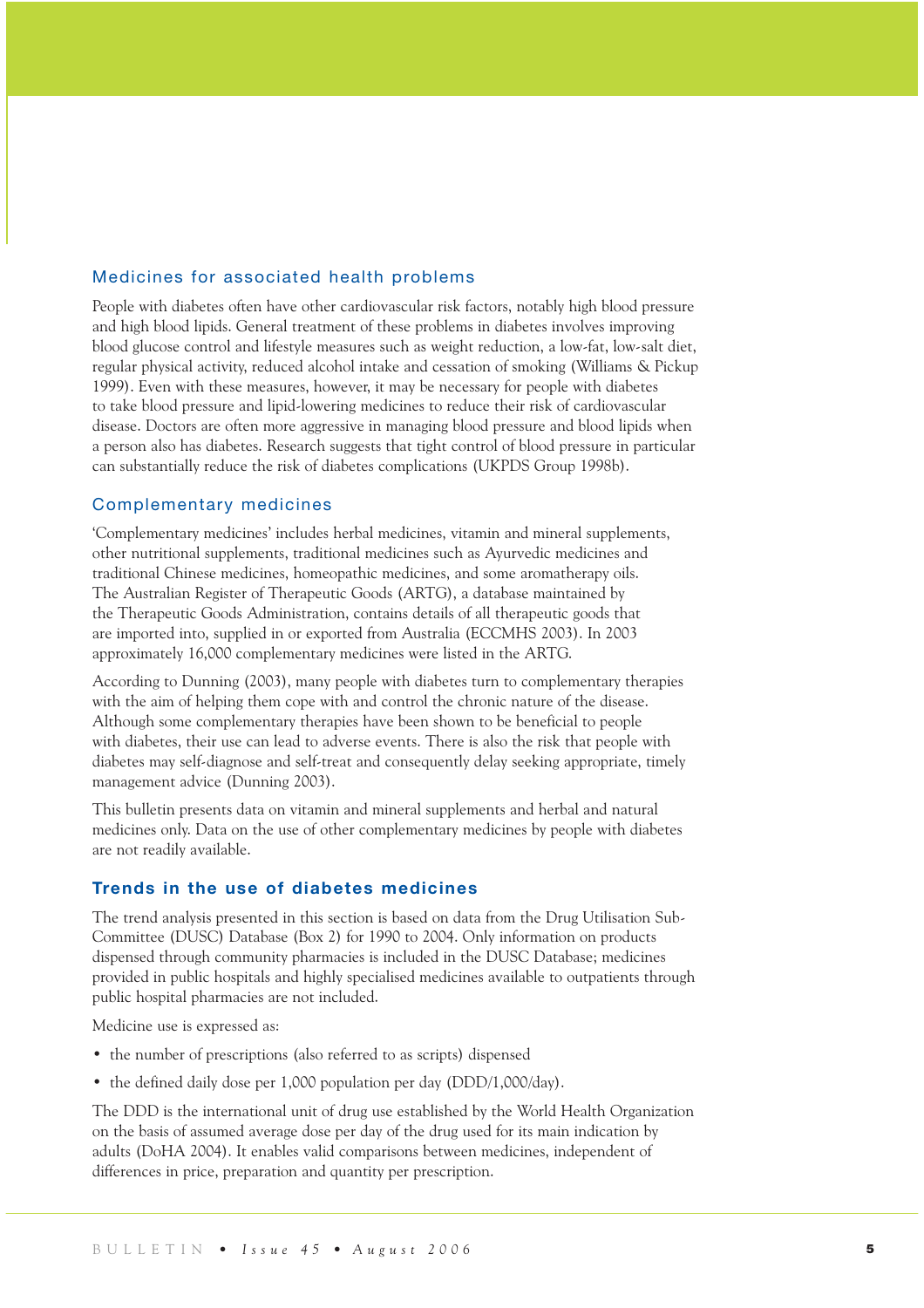

During the 1990s the use of insulins and oral glucose–lowering medicines in Australia increased and the trend has continued in the past few years (Figure 1). This reflects, at least in part, an increase in the number of people diagnosed with diabetes (AIHW 2002). A trend to a more aggressive treatment approach may also be a factor in the increasing use of diabetes medicines in the past couple of decades. Results from clinical trials have led to management guidelines emphasising the importance of blood glucose control to reduce vascular complications in people with diabetes (IDF Clinical Guidelines Task Force 2005; Stratton et al. 2000; UKPDS Group 1998a).

#### *Box 2: The DUSC Database*

*The DUSC database is held at the Australian Government Department of Health and Ageing and is used for monitoring the community (that is, non public hospital) use of prescription medicines in Australia. The database combines information from the Pharmaceutical Benefits Scheme (PBS) and the Repatriation PBS (RPBS) and an estimate of unsubsidised prescriptions from the Pharmacy Guild Survey.* 

*The PBS and RPBS aim to provide affordable access to medications for Australians by subsidising the cost of prescription medications. Around 80% of all prescription medications available in Australian pharmacies are listed on the PBS or the RPBS. Data on the value and volume of PBS and RPBS services are processed by Medicare Australia and provided to DUSC.*

*The Pharmacy Guild Survey estimates the number of prescriptions issued from community pharmacies that are not covered by the PBS or the RPBS.* 

Source: *DoHA 2004.*

As Figure 2 shows, metformin became increasingly popular in the 1990s and in 2004 was the most frequently dispensed oral hypoglycaemic medication overall (13.7 DDD/1,000/day), followed by gliclazide (7.4 DDD/1,000/day) and glimepiride (4.0 DDD/1,000/day) (Table B1). While the use of metformin has continued to increase since 1990, gliclazide use peaked in 2000 and 2001 and has since decreased slightly. This coincided with the inclusion of glimepiride in the PBS and RPBS during 2000.

Metformin is among the top 20 most commonly prescribed medicines in general practice; in 2003–04 it accounted for 1.2% of all prescriptions issued by general practitioners (AIHW: Britt et al. 2004).

Thiazolidinedione agents (including glitazones such as rosiglitazone and pioglitazone) have been listed on the PBS only since 2003. In general, thiazolidinediones are recommended when either metformin or a sulfonylurea is contra-indicated or not tolerated, when combination therapy with metformin and a sulfonylurea fails, or when insulin (with or without oral medications) no longer maintains blood glucose control (NPS 2004). In 2004 thiazolidinediones were dispensed at a rate of 0.8 DDD/1,000/day (Table B1).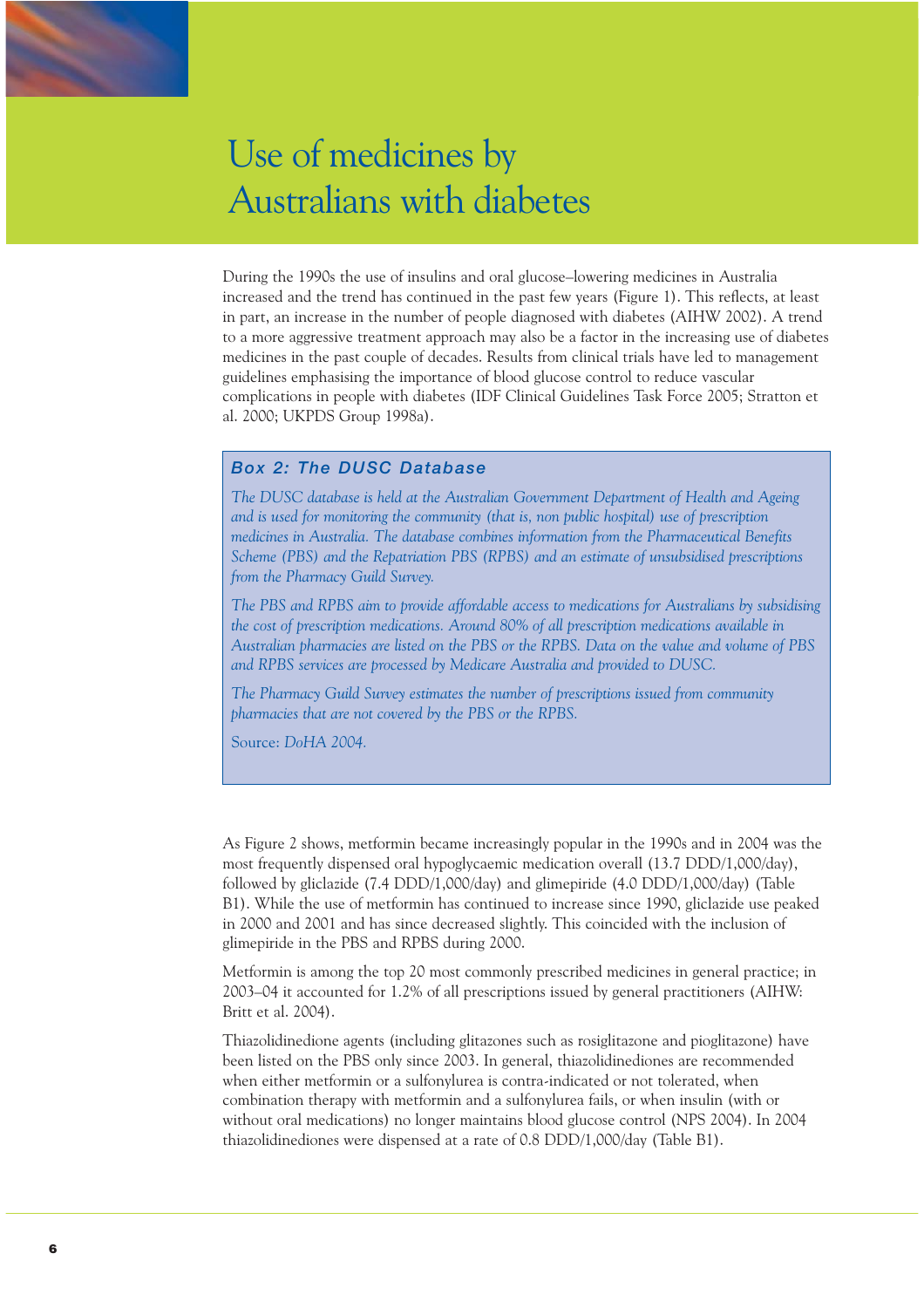

*Note:* Data relate to products dispensed through community pharmacies only; medicines provided in public hospitals and highly specialised medicines available to outpatients through public hospital pharmacies are not included. *Source:* DoHA Drug Utilisation Sub-Committee Database.





*Note:* Data relate to products dispensed through community pharmacies only; medicines provided in public hospitals, and highly specialised medicines available to outpatients through public hospital pharmacies are not included. *Source:* DoHA Drug Utilisation Sub-Committee Database.

#### Figure 2: Community use of oral blood glucose–lowering medicines, 1990–2004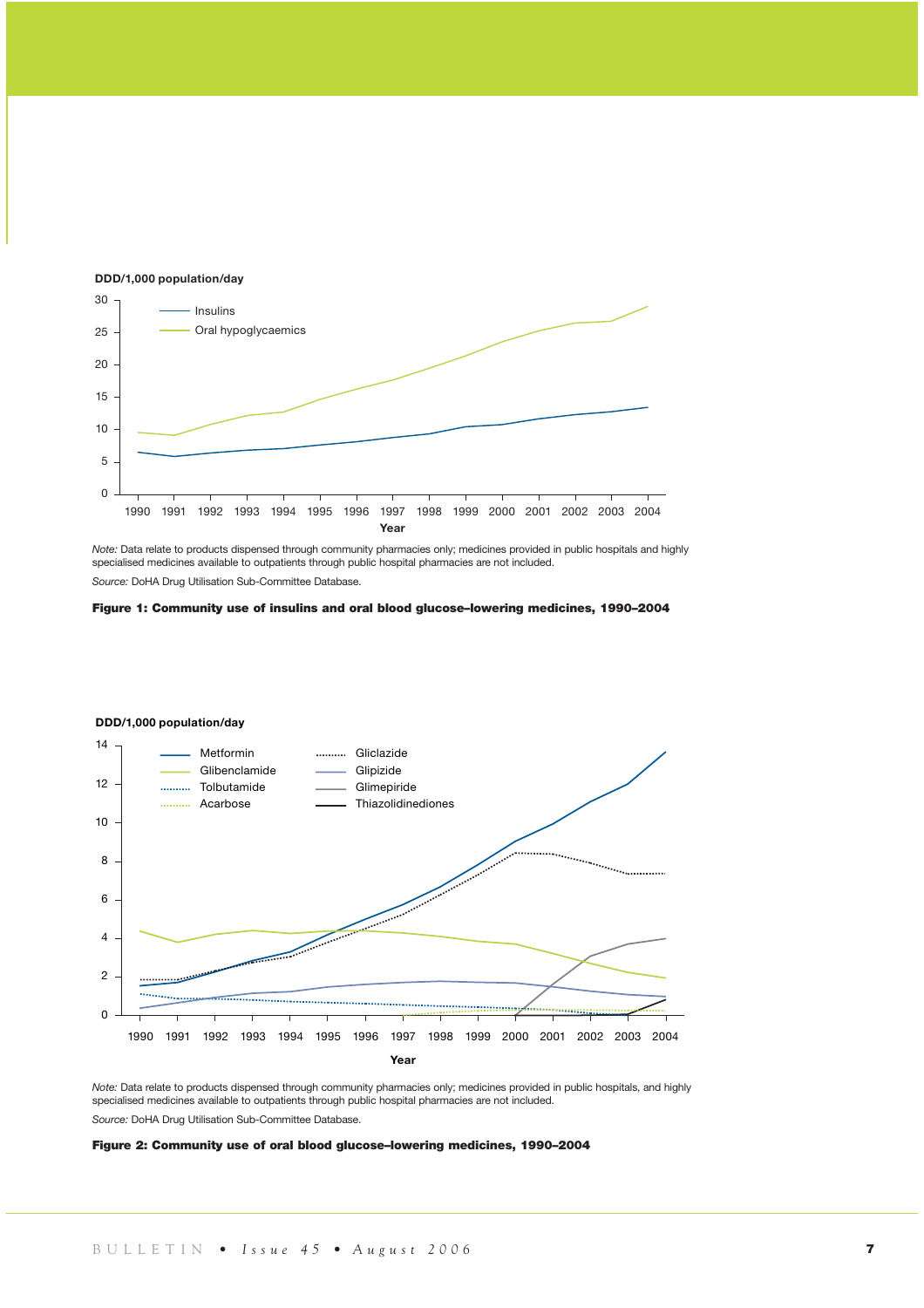

#### **Self-reported medicine use**

#### Diabetes medicines

Self-reported data on medicine use are available from the Australian Bureau of Statistics series of National Health Surveys and the 1999–2000 Australian Diabetes, Obesity and Lifestyle Study (AusDiab study). Data available from the 2001 National Health Survey (NHS) include self-reported diabetes status and type of diabetes treatment. The AusDiab study is the most recent survey to estimate the national prevalence of diabetes in Australia through measurement of blood glucose levels. The study was designed to provide estimates of both previously diagnosed and undiagnosed diabetes and also collected self-reported information on treatments currently being received for diabetes. When interpreting data on medication use from the 2001 NHS and the AusDiab study, it is important to note that selfreported data are not medically verified. Nevertheless, data from these surveys can be useful for assessing treatment patterns and related health behaviours.

In the 2001 NHS people who reported having diabetes were asked what type of treatment they used for their diabetes (for example, insulin injections or any other medications for diabetes or high sugar levels). Among those who reported having diabetes, 21% were using insulin, 60% were using pharmaceutical medicines other than insulin, and a total of 76% were using medication of one form or another for their diabetes or high blood glucose levels (Table 2). Of those who used diabetes medicines other than insulin, two in five were using metformin, one in five were using gliclazide, and nearly one in five were using other blood glucose lowering agents. Metformin and gliclazide were also the most common medications prescribed for diabetes in general practice (28.3 and 14.7 per 100 problems managed respectively) in the 2003–04 Bettering the Evaluation and Care of Health (BEACH) study.

In the AusDiab study people with previously diagnosed diabetes were asked about treatments they were receiving for diabetes (e.g. diet, insulin and oral blood glucose–lowering tablets).

All people with Type 1 diabetes require insulin to control their blood glucose levels; in the AusDiab study 97% of people with Type 1 diabetes reported using insulin only and 3% reported taking blood glucose–lowering tablets in addition to insulin for their diabetes (Table 3). In comparison, 58% of respondents with previously diagnosed Type 2 diabetes reported using blood–glucose lowering tablets only and around 10% were using insulin (6% using insulin only and 3% using insulin and tablets).

Just under one-third of people with previously diagnosed Type 2 diabetes reported using dietary modification alone to manage their diabetes; this decreased with age, from 35% of 25–44 year olds to 30% of people aged 65 years and over (Table 4). Insulin use was fairly constant across the age groups, with one in 10 reporting its use. Oral hypoglycaemic tablets were the most common treatment, with with their use increasing with age.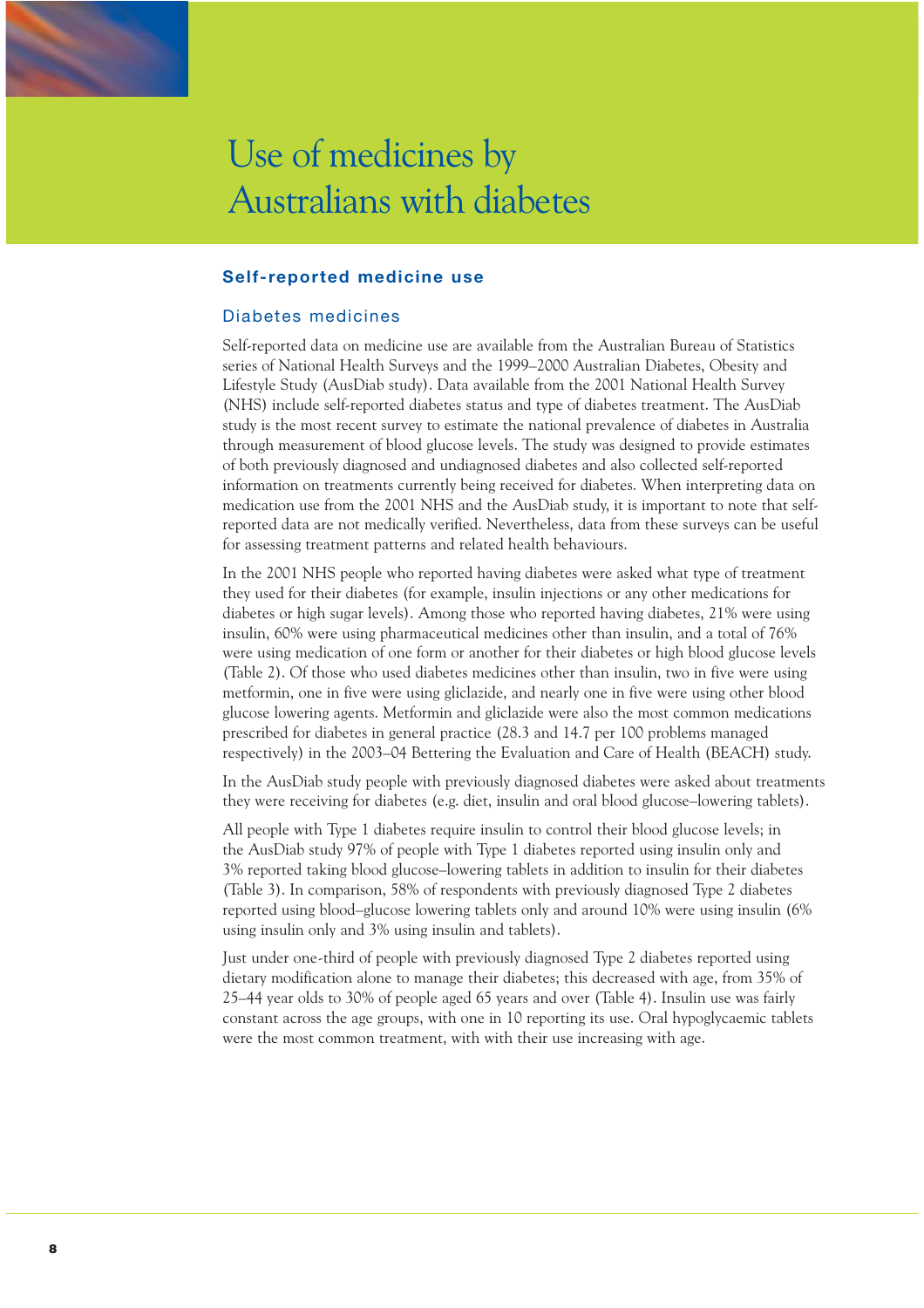#### Table 2: Type of diabetes treatment, 2001

|                                                       | <b>Males</b> | <b>Females</b> | <b>Persons</b> | <b>Males</b> | <b>Females</b> | <b>Persons</b> |
|-------------------------------------------------------|--------------|----------------|----------------|--------------|----------------|----------------|
| <b>Treatment</b>                                      |              | <b>Number</b>  |                |              | Per cent       |                |
| Insulin (daily injections)                            | 61,700       | 55,600         | 117,300        | 22.7         | 19.4           | 21.0           |
| Insulin (used at all)                                 | 61,700       | 56,100         | 117,800        | 22.7         | 19.6           | 21.1           |
| Pharmaceutical medicines other than insulin:          |              |                |                |              |                |                |
| <b>Metformin</b>                                      | 110,600      | 120,000        | 230,500        | 40.7         | 41.8           | 41.3           |
| Gliclazide                                            | 60,900       | 52,600         | 113,500        | 22.4         | 18.4           | 20.3           |
| Other oral blood glucose–lowering <sup>(a)</sup>      | 50,900       | 44,500         | 95,400         | 18.7         | 15.5           | 17.1           |
| All other medicines <sup>®</sup>                      | 15,400       | 12,900         | 28,300         | 5.7          | 4.5            | 5.1            |
| Other antidiabetic <sup>(c)</sup>                     | 10,400       | 7,800          | 18,300         | 3.9          | 2.7            | 3.3            |
| <b>Total</b><br>Total using insulin or pharmaceutical | 171,900      | 163,100        | 335,000        | 63.3         | 56.9           | 60.0           |
| medicines other than insulin                          | 211,000      | 208,700        | 419,600        | 77.7         | 72.8           | 75.2           |
| Vitamin/mineral supplements                           | 10,900       | 15,400         | 26,200         | 4.0          | 5.4            | 4.7            |
| Herbal/natural medicines                              | 2,000        | 6,600          | 8,700          | 0.8          | 2.3            | 1.6            |
| Any of the above                                      | 211,500      | 214,700        | 426,200        | 77.9         | 74.9           | 76.3           |

(a) Includes acarbose, chlorpropamide, glibenclamide, glipizide and tolbutamide.

(b) All other pharmaceutical medicines.

(c) Diabetes medication not elsewhere classified.

*Notes*

1. These data are derived from self-reported information.

2. People may report more than one type of medication.

*Source:* AIHW analysis of the 2001 National Health Survey.

#### Table 3: Treatment currently being received for diabetes, 1999–2000

| <b>Treatment</b>                        | <b>Type 1 diabetes</b> | <b>Type 2 diabetes</b> |  |  |  |  |
|-----------------------------------------|------------------------|------------------------|--|--|--|--|
|                                         | Per cent               |                        |  |  |  |  |
| Diet only                               |                        | 30.3                   |  |  |  |  |
| Insulin only                            | 96.9                   | 6.4                    |  |  |  |  |
| <b>Tablets only</b>                     |                        | 58.0                   |  |  |  |  |
| Insulin and tablets                     | 3.1                    | 3.2                    |  |  |  |  |
| Other (herbal or alternative therapies) |                        | 2.2                    |  |  |  |  |

— Nil or rounded to zero.

*Note:* These data are derived from self-reported information for people with previously diagnosed diabetes only. *Source:* AIHW analysis of the 1999–2000 Australian Diabetes, Obesity and Lifestyle Study.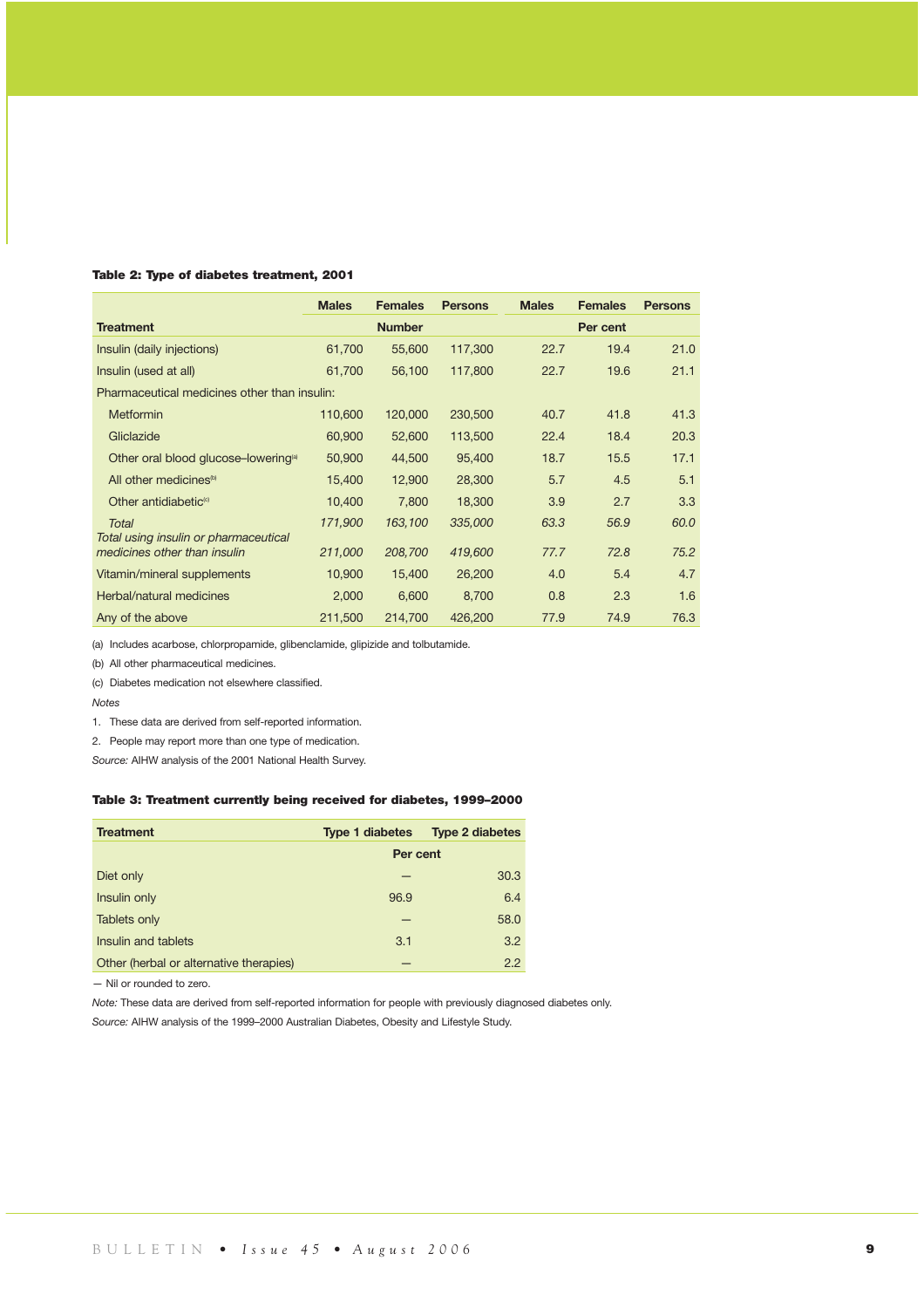

#### Table 4: Treatment currently being received for Type 2 diabetes, by age group, 1999–2000

|                        | Age group (years) |           |          |          |  |  |  |
|------------------------|-------------------|-----------|----------|----------|--|--|--|
| <b>Treatment</b>       | $25 - 44$         | $45 - 64$ | $65+$    | All ages |  |  |  |
|                        |                   |           | Per cent |          |  |  |  |
| Diet only              | 35.1              | 31.4      | 30.2     | 31.0     |  |  |  |
| Insulin <sup>(a)</sup> | 9.0               | 10.0      | 9.7      | 9.8      |  |  |  |
| <b>Tablets</b>         | 55.9              | 58.6      | 60.1     | 59.2     |  |  |  |

(a) Includes people on insulin or insulin and tablets.

*Notes*

1. These data are derived from self-reported information for people with previously diagnosed diabetes only.

2. Excludes 'other' (herbal or alternative therapies).

*Source:* AIHW analysis of the 1999–2000 Australian Diabetes, Obesity and Lifestyle Study.

While data on diabetes treatment by type of diabetes are not readily available, some data are available from the BEACH survey, which is an ongoing encounter-based study of patients for whom a general practice service is provided. The survey includes information about the encounter itself, the patient and the management for each problem (including medications and non-pharmacological treatments).

Results from general practice encounters in the period April 1998 to March 1999 for people with diabetes were published by type of diabetes in 2001. Among people with Type 1 diabetes, medications were given at a rate of 78.5 per 100 problems managed (AIHW: Senes & Britt 2001). Insulin was the most commonly prescribed medication (85.5% of medications given). Other treatments were used at a rate of 29.7 per 100 problems managed and included advice on medication (6.7 per 100), advice on nutrition/weight (5.7 per 100) and advice on treatment (3.9 per 100). It should be noted, however, that the number of cases of Type 1 diabetes in the study sample was very low, so such estimates should be interpreted with caution.

Among patients with Type 2 diabetes, medications were given at a rate of 75.6 per 100 problems managed (AIHW: Senes & Britt 2001). Oral hypoglycaemics accounted for 68.3% of medications given. Metformin was the most commonly prescribed medication (28.7 per 100 problems), followed by gliclazide (18.4 per 100 problems). Other treatments were used at a rate of 41.2 per 100 problems managed and included advice on nutrition/weight (15.0 per 100), glucose tests done in the doctor's surgery (8.7 per 100) and advice on treatment (4.0 per 100).

Data on treatments received among patients attending diabetes clinics are available from the Australian National Diabetes Information Audit and Benchmarking (ANDIAB) survey. In the 2004 ANDIAB survey 7.4% of adults were being treated by diet only, 37.6% were taking tablets, 27.7% were using insulin only, and 23.4% were using insulin and taking tablets (Flack & Colagiuri 2005). The majority of adult patients had Type 2 diabetes (80.3%). In contrast, all the paediatric and adolescent patients had Type 1 diabetes. Accordingly, 96.8% of paediatric and adolescent patients were receiving insulin only therapy, and the remaining 3.2% were using insulin and taking tablets. A key limitation of the ANDIAB survey is that the data are obtained from specialist diabetes clinics, which are likely to see more people with severe diabetes and resultant complications. As a consequence, these data are unlikely to be an accurate reflection of conditions prevailing in the general community of people with diabetes.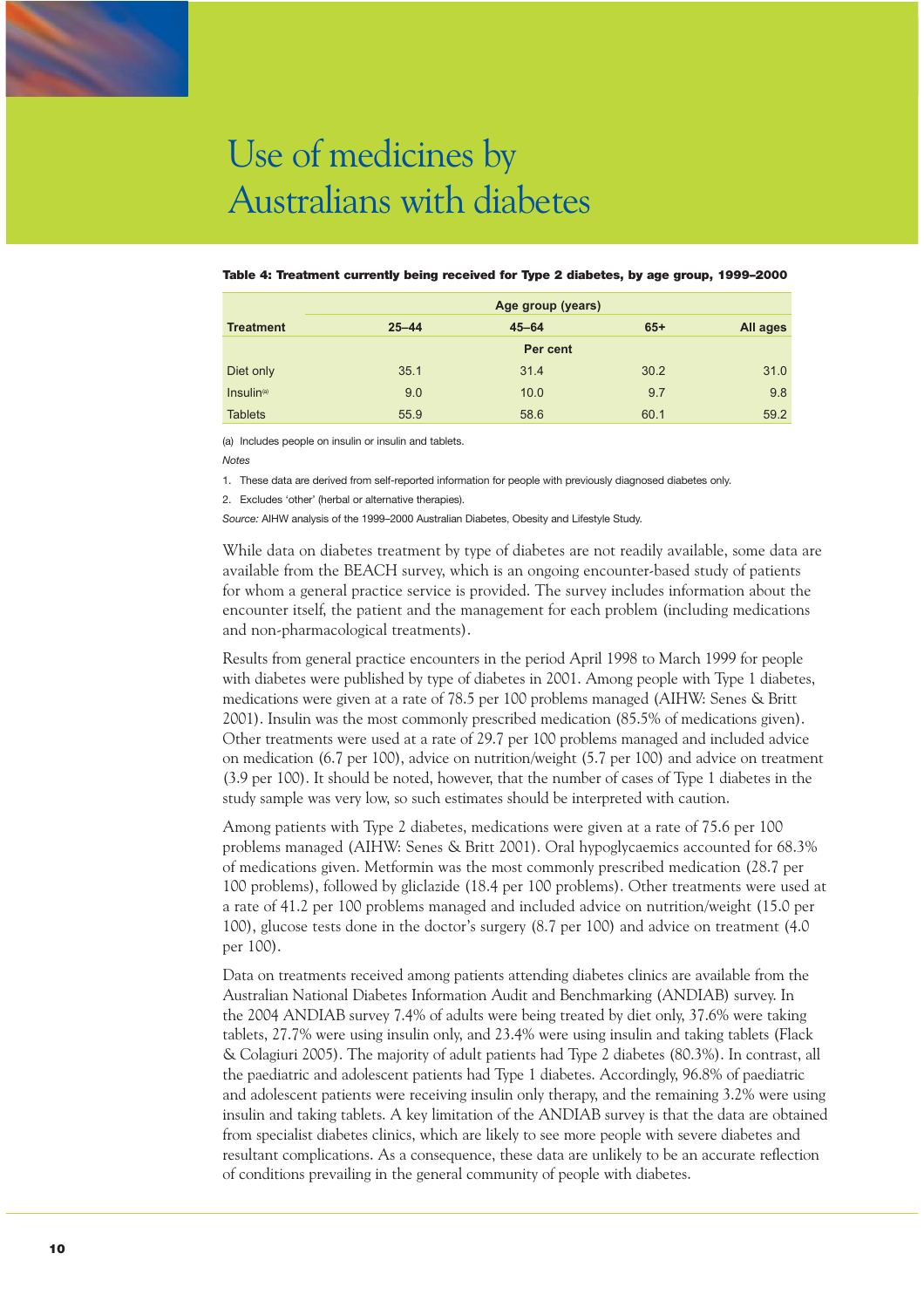#### Medicines for associated conditions

The 1995 NHS showed that adults with diabetes were more likely than those without diabetes to report using medicines such as aspirin, frusemide (a diuretic), ACE inhibitors (used in the treatment of high blood pressure) and digoxin (used to treat congestive heart failure), although the problem for which the medicines were taken was not recorded (AIHW 2002). This information was not collected in subsequent surveys.

In the 1999–2000 AusDiab study a similar proportion of people with previously and newly diagnosed diabetes reported taking blood pressure–lowering medication (42% and 38% respectively), over three times the proportion of people without diabetes (12%) (Figure 3). However, more than twice the proportion of people with previously diagnosed diabetes reported taking blood cholesterol–lowering medication than those with newly diagnosed diabetes (35% and 12% respectively).



**Per cent**

*Note:* 'Previously diagnosed diabetes' includes people with either Type 1 or Type 2 diabetes. *Source:* AIHW analysis of the 1999–2000 Australian Diabetes, Obesity and Lifestyle Study.

Figure 3: Use of tablets for high blood pressure and high blood cholesterol, by diabetes status, 1999–2000

#### Complementary medicines

Information from the 2001 NHS on the use of complementary medicines to treat diabetes is presented in Table 2. Around 5% of people with diabetes reported using vitamin and mineral supplements, while only 2% used herbal or natural medicines for their diabetes. Females with diabetes were more likely to report using vitamin and mineral supplements (5.4%) and herbal or natural medicines (2.3%) than males (4.0% and 0.8% respectively).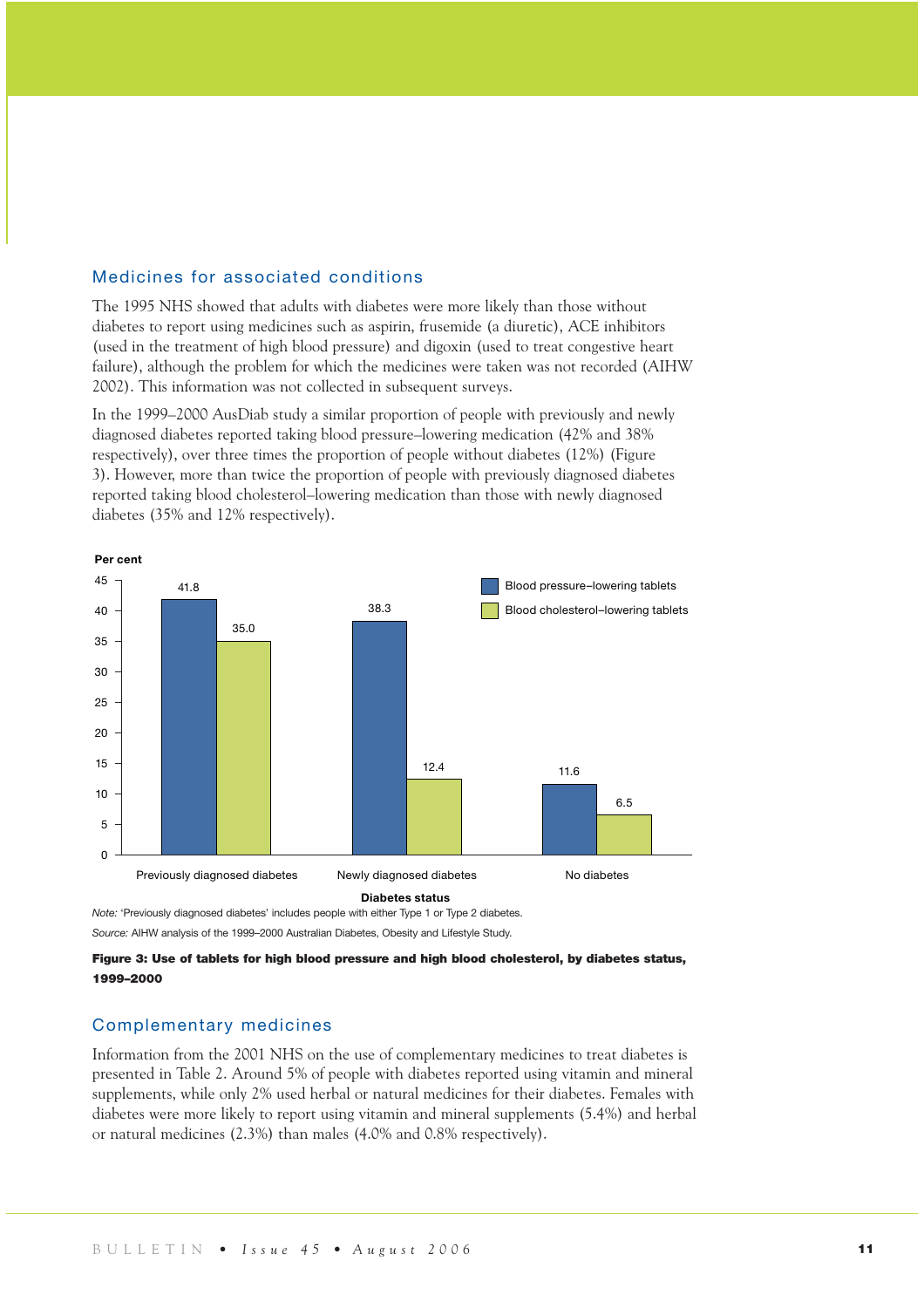

#### Multiple medicines

People with diabetes often require a regimen of multiple medicines to control blood glucose levels and associated complications such as high blood pressure and high blood lipids.

The 2001 NHS asked respondents with current long-term diabetes about other medications they may have used or taken for their diabetes or high blood sugar levels (apart from insulin injections). Around one in four people with diabetes reported taking two or more medicines (apart from insulin injections) (Table 5). Respondents not having insulin injections were more likely to report using multiple medicines compared with those having insulin injections. This may reflect the need for many people with Type 2 diabetes to use a combination of oral medicines to control their blood glucose levels.

#### Table 5: Number of medicines used (apart from insulin injections) by people with diabetes, by insulin injection status

| <b>Number of medicines</b><br>(apart from insulin | <b>Having insulin injections</b> |          | Not having insulin<br>injections |          | Al <sub>1</sub> (a) |          |  |
|---------------------------------------------------|----------------------------------|----------|----------------------------------|----------|---------------------|----------|--|
| injections)                                       | <b>Number</b>                    | Per cent | <b>Number</b>                    | Per cent | <b>Number</b>       | Per cent |  |
| <b>None</b>                                       | 82,900                           | 70.4     | 138,700                          | 31.5     | 221,600             | 39.7     |  |
| One                                               | 20,000                           | 17.0     | 173.100                          | 39.3     | 193,200             | 34.6     |  |
| Two                                               | 11,000                           | 9.4      | 108,800                          | 24.7     | 119,900             | 21.5     |  |
| Three                                             | 2,800                            | 2.3      | 16.100                           | 3.7      | 18,800              | 3.4      |  |
| Four or more                                      | 1.000                            | 0.8      | 3.900                            | 0.9      | 4.800               | 0.9      |  |

(a) Includes all people reporting diabetes, regardless of whether they are using insulin or not.

*Note:* Derived from self-reported information. Refers to medications taken in the two weeks prior to interview.

*Source:* AIHW analysis of the 2001 National Health Survey.

#### **Costs of medicines for diabetes**

This section presents information about costs of antidiabetic medicines (insulins, insulin analogues, and oral blood glucose–lowering medicines). Two sources of data are used—the PBS and the RPBS. The data refer to the use of prescription medicines in the community only (excludes public hospitals).

Almost 5,250,000 prescriptions for antidiabetic medicines were subsidised by the PBS and RPBS in 2003–04 (Table 6). The total cost (cost to government plus patient contributions) of these prescriptions was around \$193.8 million. This comprised almost \$116.5 million and over 550,000 prescriptions for insulin and \$77.3 million and nearly 4.7 million prescriptions for oral blood glucose–lowering medicines. Interestingly, insulins accounted for only 11% of all antidiabetic medicine prescriptions but made up 60% of the \$193.8 million spent on antidiabetic medicines (64% of government costs and 25% of patient costs).

Analysis of allocatable recurrent health expenditure data from the AIHW Disease Expenditure Database showed that direct health care expenditure on diabetes was almost \$784 million in 2000–01, representing 1.7% of the year's total (AIHW: Dixon 2005). Of this, around \$177 million was spent on antidiabetic medicines by the Australian Government and people with diabetes. It is important to note that these figures do not represent all health expenditure on diabetes. Expenditure that could not be allocated includes that on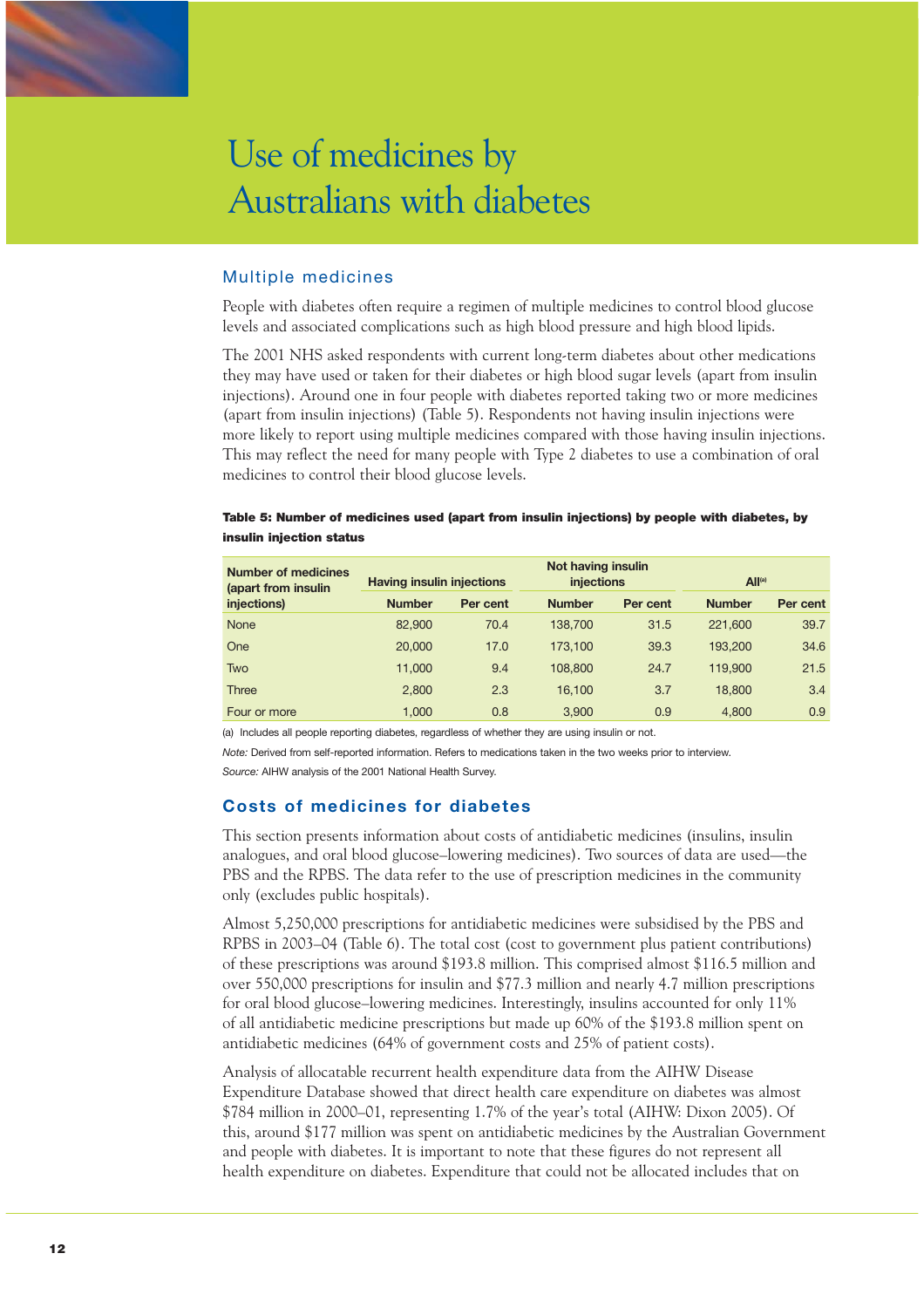ambulances, public health programs, health administration, health aids and appliances, and community health. Further, the costs do not include expenditure on conditions for which diabetes is a contributing cause (such as dialysis for end-stage renal disease). For more information see AIHW: Dixon (2005).

| <b>Medicine type</b>                  | <b>Number of prescriptions</b> | Government cost (\$) | Patient cost (\$) | Total cost <sup>(a)</sup> (\$) |
|---------------------------------------|--------------------------------|----------------------|-------------------|--------------------------------|
| <i>Insulin</i><br>Oral blood glucose- | 553,153                        | 111,921,239          | 4,575,036         | 116,496,275                    |
| lowering medicines                    | 4,683,450                      | 63,421,642           | 13,877,849        | 77,299,491                     |
| <b>Metformin</b>                      | 2,592,387                      | 33,228,705           | 7,660,199         | 40,888,904                     |
| Gliclazide                            | 1,057,471                      | 13,490,178           | 2,870,235         | 16,360,413                     |
| Glimepiride                           | 503,650                        | 5,635,654            | 1,414,838         | 7,050,492                      |
| Rosiglitazone                         | 44,408                         | 2,926,841            | 343,220           | 3,270,061                      |
| Pioglitazone                          | 35,565                         | 2,958,378            | 269,287           | 3,227,665                      |
| Acarbose                              | 75,071                         | 2,336,021            | 339,896           | 2,675,917                      |
| Glibenclamide                         | 254,474                        | 1,873,319            | 669,090           | 2,542,409                      |
| Glipizide                             | 120,424                        | 972,547              | 311,084           | 1,283,631                      |
| Total                                 | 5,236,603                      | 175,342,882          | 18,452,884        | 193,795,766                    |

Table 6: Costs of diabetes medicines subsidised by the PBS and the RPBS, 2003–04

(a) Government plus patient costs.

*Source:* AIHW analysis of PBS and RPBS data (supplied by DoHA ).

#### **Adverse episodes**

There are risks associated with using medicines. Medicine over-use increases the risk of sideeffects (and the likelihood of side-effects being more severe) and can result in blood levels of the medicine becoming unsafe. Under-use can lead to withdrawal or reduce the beneficial effects and lead to increased risk of future complications. Medicines can also have unwanted effects even when properly used—for example, excessive side-effects, reactions with other medicines, and occasionally adverse reactions.

There is little published information available on adverse reactions to medication in people with diabetes. However, the National Hospital Morbidity Database contains data on hospital separations for patients admitted to hospital in Australia for adverse drug reactions or who have an adverse event while in hospital. Of particular interest are hospitalisations for hypoglycaemia (low blood glucose). Hypoglycaemia can result from either incorrect prescription or improper administration of insulin or oral hypoglycaemic agents ('accidental poisoning') but can also occur when the dosage is correct or being adjusted ('other adverse events').

Not surprisingly, hypoglycaemia due to 'accidental poisoning' and 'other adverse events' increased consistently with age for both males and females in 2003–04 (Table 7). This is in line with the increasing prevalence of diabetes with age and the well-established relationship between the risk of adverse drug events and increasing age. According to McLean and Le Couteur (2004), older people are four times more likely to be admitted to hospital as a result of an adverse drug reaction.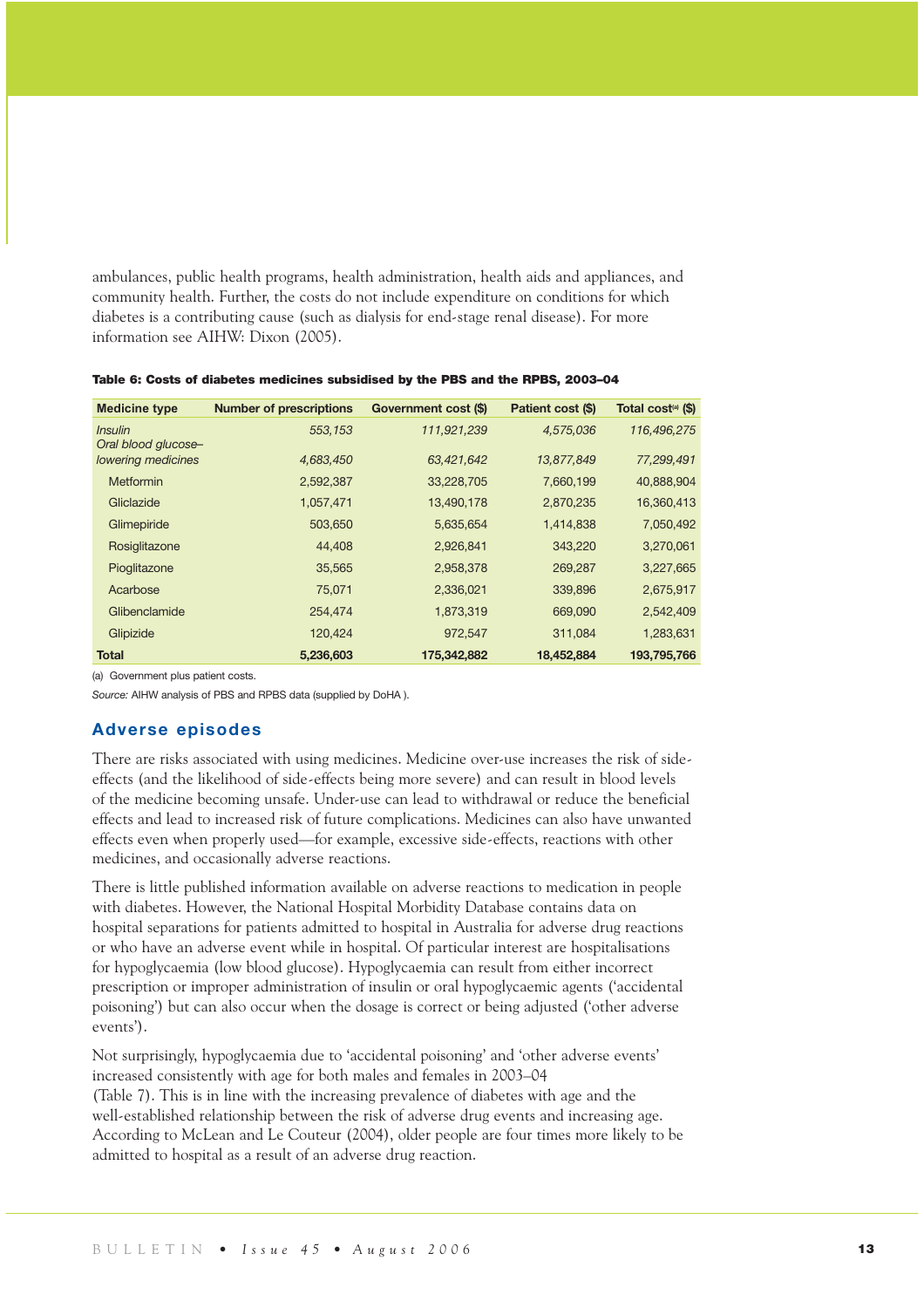Table 7: Hospital separations for hypoglycaemic episodes in people with a principal diagnosis<sup>(a)</sup> of diabetes, 2003–04

|                   |                              | Hypoglycaemia (accidental poisoning) |                | Hypoglycaemia (other adverse events) |                |                |  |  |  |  |
|-------------------|------------------------------|--------------------------------------|----------------|--------------------------------------|----------------|----------------|--|--|--|--|
| Age group (years) | <b>Males</b>                 | <b>Females</b>                       | <b>Persons</b> | <b>Males</b>                         | <b>Females</b> | <b>Persons</b> |  |  |  |  |
|                   | <b>Number of separations</b> |                                      |                |                                      |                |                |  |  |  |  |
| $<$ 25            | 10                           | 6                                    | 16             | 15                                   | 22             | 37             |  |  |  |  |
| $25 - 44$         | 13                           | 13                                   | 26             | 29                                   | 14             | 43             |  |  |  |  |
| $45 - 64$         | 35                           | 19                                   | 54             | 50                                   | 43             | 93             |  |  |  |  |
| $65+$             | 39                           | 53                                   | 92             | 135                                  | 178            | 313            |  |  |  |  |
| <b>Total</b>      | 97                           | 91                                   | 188            | 229                                  | 257            | 486            |  |  |  |  |

(a) Diabetes is coded as the principal diagnosis when it is the primary reason for the patient being hospitalised. *Note:* See Appendix A for definitions of hypoglycaemia due to poisoning and adverse effects.

*Source:* AIHW National Hospital Morbidity Database 2003–04.

#### **Discussion**

This analysis provides a useful insight into the current use of medicines by Australians with diabetes. The results show that use of the major antidiabetic medicines (insulins and oral blood glucose–lowering medicines) has increased substantially since the early 1990s and this trend is continuing. This is consistent with the rise in the number of people diagnosed with Type 2 diabetes during this period (Dunstan et al. 2002). There is also evidence of an increase in the incidence of Type 1 diabetes, particularly in children (AIHW 2006; Haynes et al. 2004; Taplin et al. 2005; Karvonen et al. 2000).

Changes in medication approach may also be a factor in the increasing use of antidiabetic medicines. Significant benefits in morbidity and mortality have been shown with aggressive control of blood glucose in diabetes (DCCT Research Group 1993; UKPDS Group 1998b). The number of people taking more than one medicine to control their blood glucose may be increasing accordingly. Combination therapy using a regimen of different diabetes medicines is considered a useful way of treating Type 2 diabetes since it can address several problems simultaneously (Poulsen et al. 2003). In addition, because of the progressive nature of diabetes, it is often necessary to increase medication therapy over time in order to maintain glucose control. According to Turner et al. (1999), 50% of patients with Type 2 diabetes require more than one antidiabetic medicine by three years after diagnosis, rising to 75% by nine years after diagnosis.

While the use of insulins has increased considerably in the past couple of decades, the increase in oral hypoglycaemic use has been even more marked. Once again, this is likely to reflect changes in both the number of people detected with Type 2 diabetes and in medication treatment for diabetes in recent times—in particular, combination therapy.

The 1999–2000 AusDiab study found that, of those who had previously been diagnosed with Type 2 diabetes, around 10% used insulin and 58% were on tablets only to control their blood glucose levels (see Table 3). Data from the 2001 NHS, BEACH and ANDIAB are reasonably consistent with these results, with far more people with Type 2 diabetes using oral blood glucose–lowering medicines compared with insulin to treat their diabetes. It should be noted, however, that a large proportion of people with Type 2 diabetes have not been diagnosed with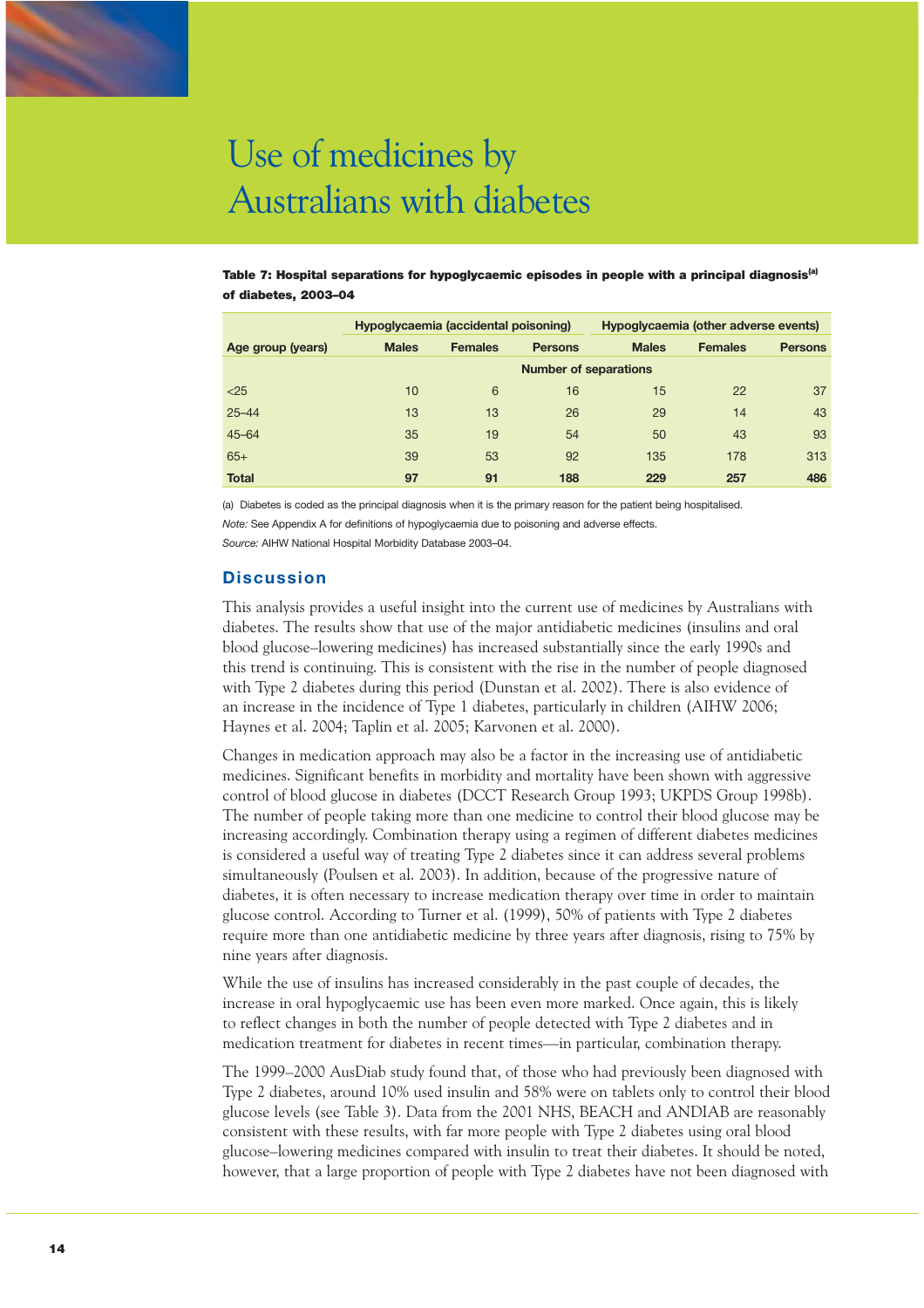the condition (Dunstan et al. 2002) and therefore would not be receiving any treatment or management specifically for their diabetes (although some may be receiving treatment for concurrent conditions).

Results from the 1999–2000 AusDiab study suggest that around one in three people with Type 2 diabetes are using dietary modification alone to manage the condition. Encouraging a healthy diet is considered a priority in diabetes management. Results from the United Kingdom Prospective Diabetes Study showed that dietary change was effective in lowering blood glucose after diagnosis for some patients. Further, some patients were able to maintain target glucose control for many years using dietary modification alone (UKPDS Group 1990; Turner et al. 1999). There is also considerable evidence demonstrating the benefits of physical activity in diabetes management. Increased physical activity can assist in weight reduction and control of blood glucose in people with diabetes, in addition to having positive effects on cardiovascular fitness and blood pressure (Pedersen & Saltin 2006; Therapeutic Guidelines 2004).

In general, medication therapy for Type 2 diabetes is the recommended approach only when lifestyle modification cannot control blood glucose adequately or when severe symptoms are present or blood glucose levels are consistently at dangerous levels (Therapeutic Guidelines 2004; Rossi 2006). In such cases, metformin is considered the medicine of first choice (particularly in obese patients). When metformin is contra-indicated or not tolerated for some reason, sulfonylureas are usually the preferred option. The data presented here are in line with these recommendations: metformin is by far the most commonly used oral blood glucose–lowering agent in Australia, followed by gliclazide and glimepiride (both sulfonylureas). It is noteworthy that medication therapy is not a substitute for a healthy diet and exercise; even when medication is required, lifestyle approaches should be encouraged as an important part of diabetes management (Rossi 2006). Unfortunately, there are no data on the contribution of lifestyle approaches once medication has been introduced.

The use of prescribed medicines for diabetes places a substantial financial burden on people with the condition, their families and carers, health services and governments. The total cost (cost to government plus patient contributions) of prescribed antidiabetic medicines in the community in 2003–04 was around \$193.8 million. Although insulins accounted for only 11% of all antidiabetic medicine prescriptions, this group of medicines made up almost 60% of the \$193.8 million spent. Note that not all medication use is captured by the PBS and RPBS (see Appendix A for more information); these data therefore underestimate the financial burden imposed by diabetes.

Data on the use of non-prescription medications by people with diabetes are much more limited. More information is needed to understand not only why people with diabetes take alternative and non-prescription medicines but also how much money is spent in this area in Australia.

#### **Implications and considerations**

There is evidence that safe and effective interventions can successfully delay, and even prevent, the development of complications in diabetes. In addition to lifestyle modification (diet, physical activity, and removing or reducing risk factors), medicines are often crucial to the goal of achieving combined control of blood glucose, blood cholesterol and blood pressure in people with diabetes.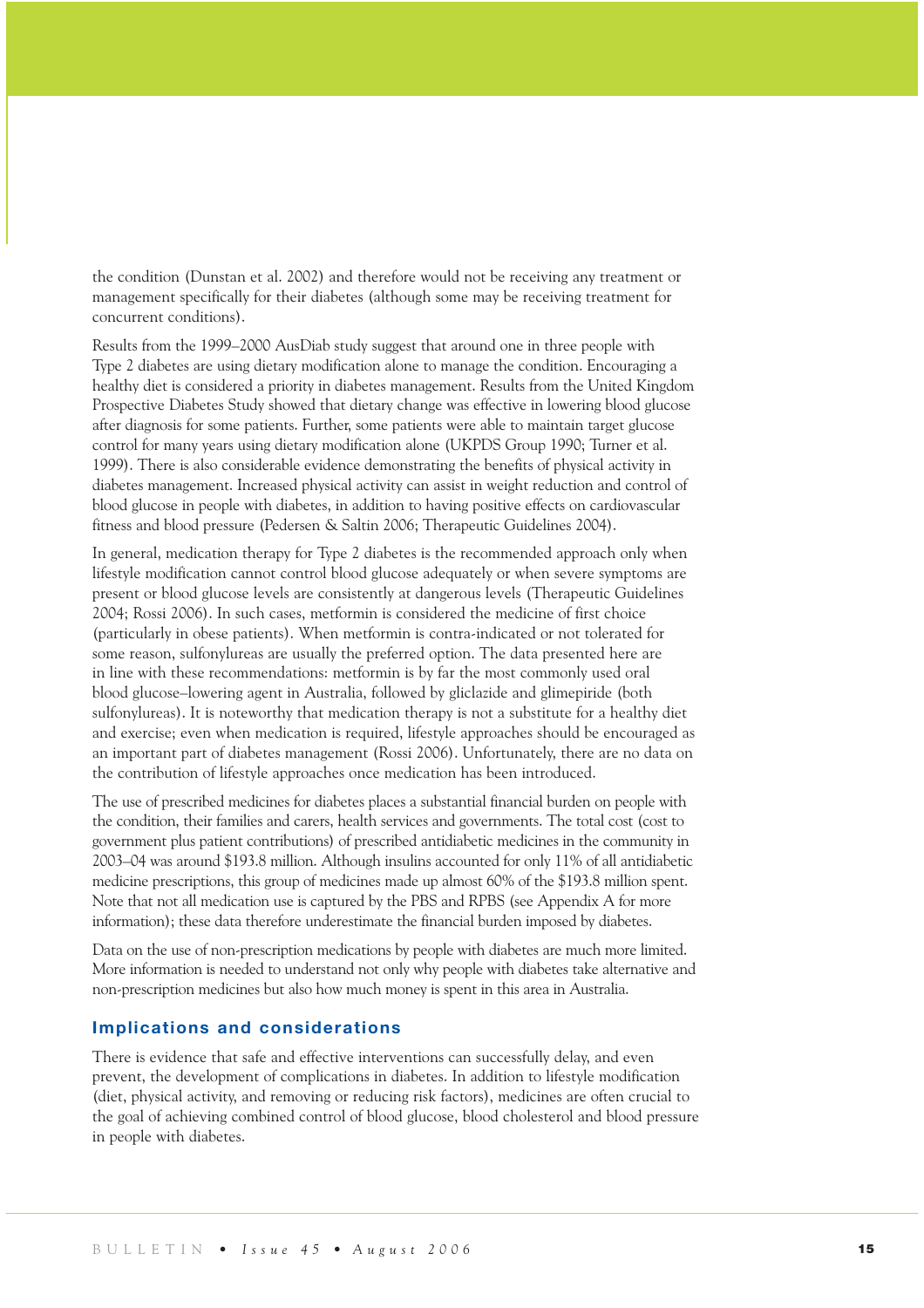The analysis presented in this bulletin demonstrates increasing use of antidiabetic medicines in Australia, particularly oral hypoglycaemic medicines. This reflects changes in both the number of people with diabetes (increasing prevalence and increasing detection) and in medical treatment for diabetes (e.g. combination therapy) in recent times. The analysis also highlights gaps and deficiencies in the information available, such as the paucity of data on the use of non-prescription medicines by people with diabetes. This information has important implications for achieving improvements in the medical management of people with diabetes in the future.

### **Appendix A: Data sources and methods**

# Australian Bureau of Statistics National Health Surveys, 1995 and 2001

The 1995 and 2001 National Health Surveys conducted by the Australian Bureau of Statistics, were designed to obtain national information on the health status of Australians, their use of health services and facilities, and health-related aspects of their lifestyles. The 1995 survey collected information from a sample of 57,600 people (ABS 1996) and the 2001 survey collected information from approximately 26,900 people between February and November 2001 (ABS 2002).

### Australian Diabetes, Obesity and Lifestyle Study

The AusDiab Study was conducted in 1999–2000 by the International Diabetes Institute and was partially funded by the then Commonwealth Department of Health and Aged Care. It is the most comprehensive survey to date of the prevalence and impact of diabetes. Information was collected on self-reported and measured diabetes and cardiovascular risk factors, health knowledge, attitudes, and health services use and practices. The study collected information from 11,247 adults aged 25 years and over throughout Australia (excluding the Australian Capital Territory).

Diagnosis of diabetes was based on self-reported physician diagnosis of diabetes confirmed either by self-reported use of hypoglycaemic medication or results from a 75-gram oral glucose tolerance test. Participants who started insulin treatment within two years of diagnosis were classified as having Type 1 diabetes. If diabetes onset was at age 40 years or older, body mass index also had to be less than  $27 \text{ kg/m}^2$ . All other cases were classified as Type 2 diabetes (Kemp et al. 2005).

The AusDiab data in this bulletin were weighted to the age and sex distribution of the 1998 Australian population aged 25 years and over.

### Australian National Diabetes Information Audit and Benchmarking

ANDIAB is a collection by the National Association of Diabetes Centres and is based on an audit of patients attending a selection of specialist diabetes centres and specialist endocrinologists in private practice. In 2004 it reported data on 3,108 individuals with diabetes receiving specialist clinical management. A limitation of the sample is that it does not accurately reflect the conditions prevailing in the general community of people with diabetes.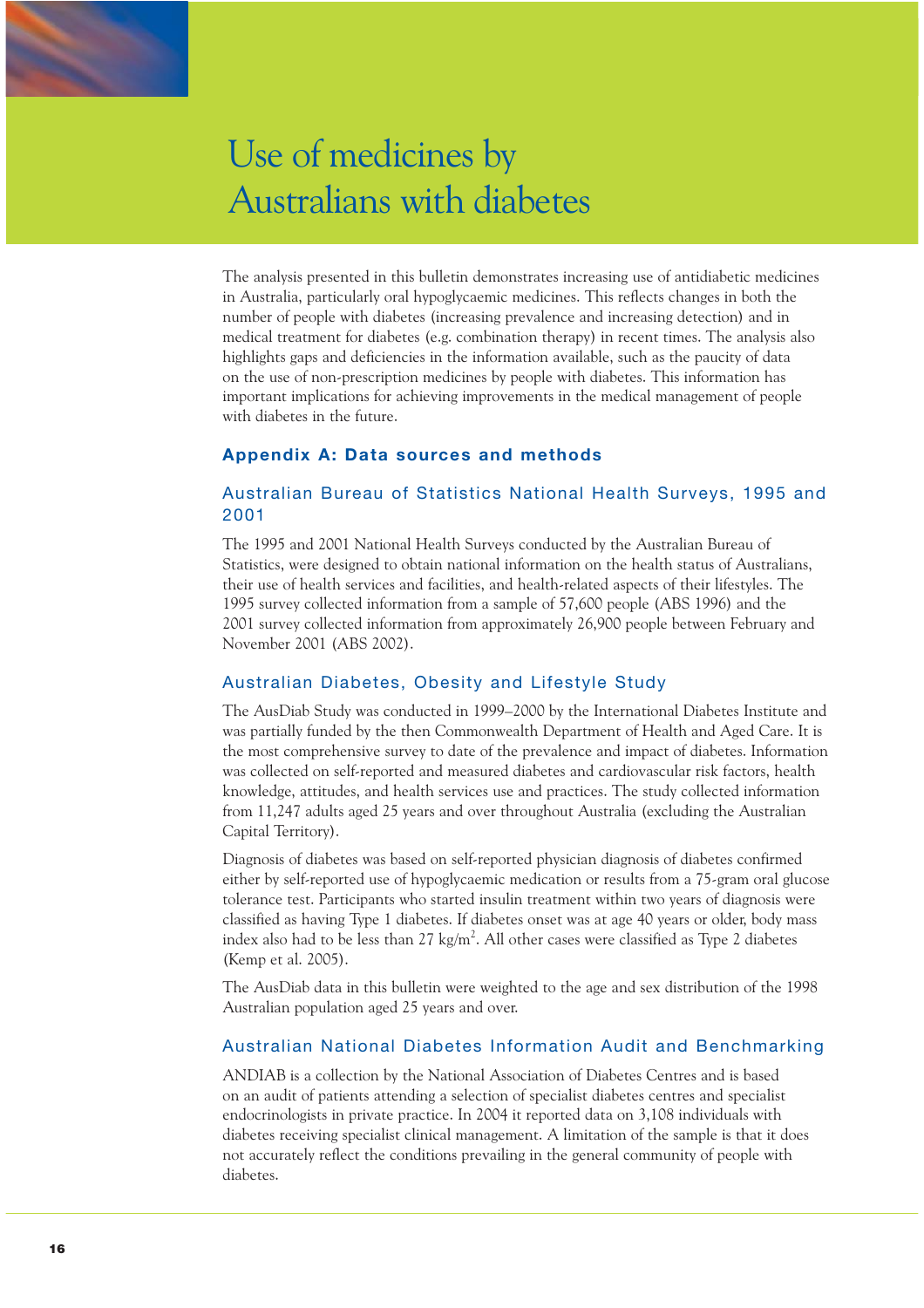# Bettering the Evaluation and Care of Health Survey of General **Practice**

BEACH is an ongoing survey looking at the clinical activities of general practitioners; it is conducted by the General Practice Statistics and Classification Unit (an AIHW collaborating unit within the Family Medicine Research Centre at the University of Sydney). The survey obtains information about the encounter itself, the patient, and management for each problem (including medications and non-pharmacological treatments). Only those medications that were prescribed, given or advised for over-the-counter purchase during the course of the recorded encounter are included (AIHW: Senes & Britt 2001). If a prescription was not provided for a given problem it does not necessarily mean that the patient was not already taking medication for the problem or that a prescription may be given at a subsequent encounter for the same problem.

#### Drug Utilisation Sub-Committee Database

DUSC monitors community (i.e. non public hospital) use of prescription medicines in Australia. The DUSC Database combines information on prescriptions subsidised by the PBS and the RPBS and an estimate from the Pharmacy Guild Survey of those prescriptions that are not subsided (i.e. private prescriptions and PBS prescriptions priced under the general patient co-payment). The Pharmacy Guild Survey collects dispensing information each month from a random sample of about 150 pharmacies throughout Australia. Information on drugs prescribed in public hospitals and on highly specialised drugs available to outpatients through public hospital pharmacies under section 100 of the *National Health Act 1953* is not included in the DUSC Database.

#### National Divisions Diabetes Program Data Collation Project

The National Divisions Diabetes Program Data Collation Project was conducted in 1999– 2000 and comprised four components: a paper-based collation of qualitative and quantitative data from divisions of general practice describing their diabetes programs; a pilot electronic collation of diabetes data from seven divisions, using the CARDIAB database; a scoping study of databases in use and their compliance with the National Diabetes Outcomes and Quality Review Initiative national diabetes minimum data set; and a paper outlining a set of principles to guide the collation of divisions' data. The project reports data from people with diabetes who are managed primarily by their general practitioner, rather than in a specialist centre. It is not appropriate therefore to extrapolate from this information to the entire Australian population with diabetes.

#### National Hospital Morbidity Database

The National Hospital Morbidity Database contains demographic, diagnostic, procedural and duration-of-stay information on episodes of care for patients admitted to hospital. The data items are supplied by state and territory health authorities to the AIHW for storage and custodianship. The database provides information on the number of hospitalisations for a particular condition or procedure, so it is not possible to count patients individually.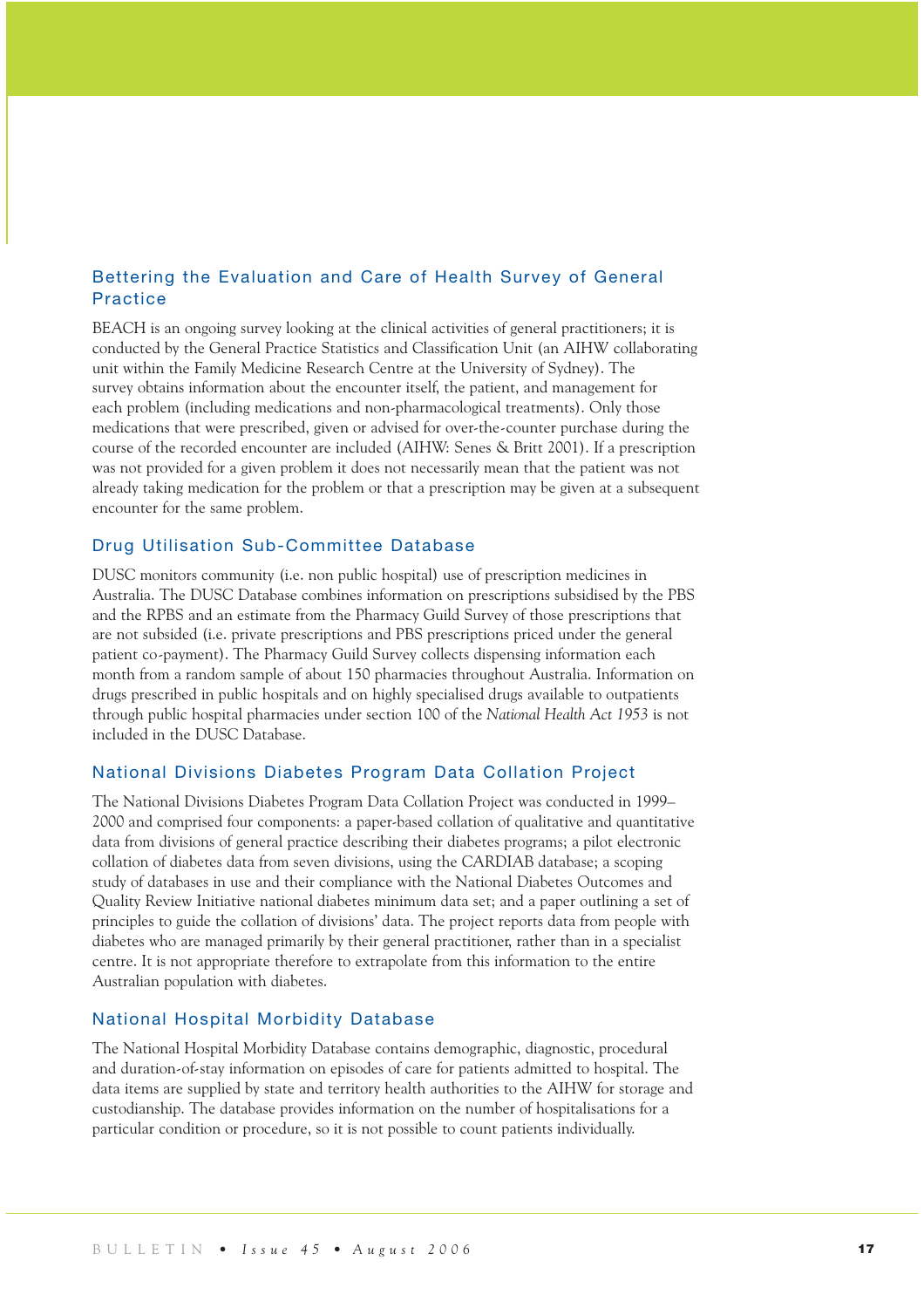The data in this bulletin are for 2003–04 and are coded to the ICD-10-AM Version 3 for principal or additional diagnosis of diabetes.

Hypoglycaemia (accidental poisoning) was coded as:

| Principal diagnosis:  | E1–.64 (diabetes mellitus with hypoglycaemia)             |
|-----------------------|-----------------------------------------------------------|
| Additional diagnosis: | T38.3 (poisoning by insulin and oral hypoglycaemic drugs) |
| External cause:       | X44 (accidental poisoning by and exposure to other and    |
|                       | unspecified drugs, medicaments and biological substances) |
|                       |                                                           |

Hypoglycaemic (other adverse effects) was coded as:

| Principal diagnosis: | E1–.64 (diabetes mellitus with hypoglycaemia) |
|----------------------|-----------------------------------------------|
| External cause:      | Y42.3 (insulin and oral hypoglycaemic drugs)  |

For more information see NCCH (2002).

# Pharmaceutical Benefits Scheme and Repatriation Pharmaceutical Benefits Scheme

The PBS and the RPBS aim to provide affordable access to medications for Australians by subsidising the costs of prescription medications. Around 80% of all prescription medications available in Australian pharmacies are listed on the PBS or RPBS. Data on the value and volume of PBS and RPBS services are processed by Medicare Australia, and are available on Medicare Australia's website <http://www.medicareaustralia.gov.au>; they are also provided to the Drug Utilisation Sub-Committee for inclusion on its database for community prescription monitoring. Further data on volume, government and patient costs by state and territory and drug type are available on the PBS website <http://health.gov.au/pbs/>. Only information on pharmaceutical products dispensed in the community is included by the PBS and the RPBS; these data sources do not include any information on medicines prescribed in public hospitals or highly specialised medicines available to outpatients through public hospital pharmacies. Further, only prescriptions attracting a PBS benefit are included; for example, items for general patients and costing less than \$29.50 do not receive a benefit.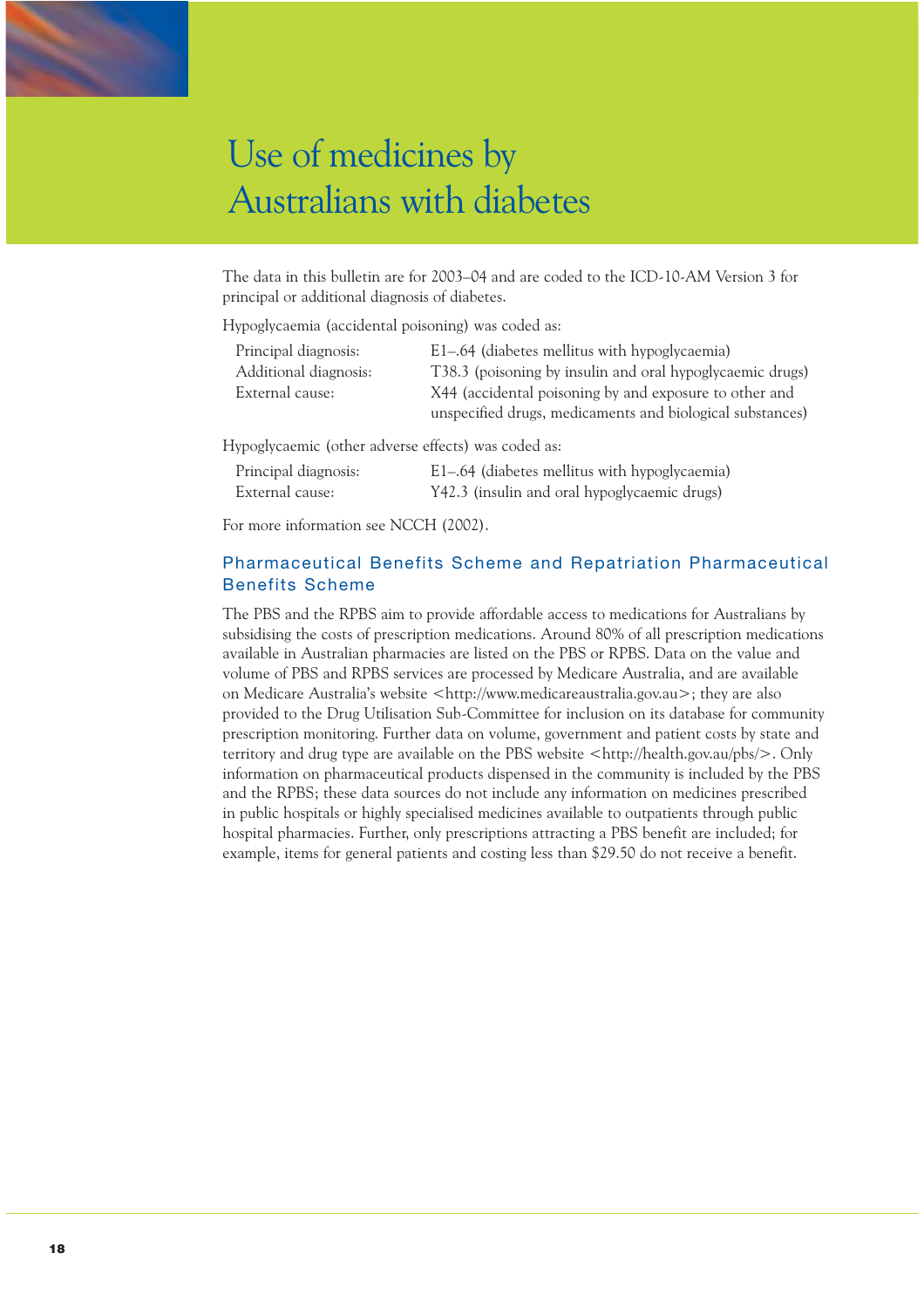# **Appendix B: Statistical information**

#### Table B1: Use of antidiabetic medicines, 1990–2004

|                           | 1990                      | 1991 | 1992 | 1993 | 1994 | 1995 | 1996 | 1997 | 1998 | 1999 | 2000              | 2001 | <b>2000</b> | 2003              | 2004 |
|---------------------------|---------------------------|------|------|------|------|------|------|------|------|------|-------------------|------|-------------|-------------------|------|
|                           | DDDs/1,000 population/day |      |      |      |      |      |      |      |      |      |                   |      |             |                   |      |
| <b>Insulins</b>           | 6.5                       | 5.8  | 6.4  | 6.8  | 7.0  | 7.6  | 8.1  | 8.8  | 9.3  | 10.4 | 10.8              | 11.7 | 12.3        | 12.8              | 13.4 |
| Oral hypoglycaemics       | 9.6                       | 9.1  | 10.8 | 12.2 | 12.7 | 14.7 | 16.2 | 17.7 | 19.5 | 21.4 | 23.5              | 25.3 | 26.5        | 26.7              | 29.0 |
| <b>Metformin</b>          | 1.5                       | 1.7  | 2.3  | 2.9  | 3.3  | 4.2  | 5.0  | 5.8  | 6.7  | 7.8  | 9.0               | 9.9  | 11.1        | 12.0              | 13.7 |
| Gliclazide                | 1.9                       | 1.9  | 2.3  | 2.8  | 3.1  | 3.8  | 4.5  | 5.2  | 6.3  | 7.3  | 8.4               | 8.4  | 7.9         | 7.4               | 7.4  |
| Glibenclamide             | 4.4                       | 3.8  | 4.2  | 4.4  | 4.3  | 4.4  | 4.4  | 4.3  | 4.1  | 3.8  | 3.7               | 3.2  | 2.7         | 2.2               | 2.0  |
| Glimepiride               | n.a.                      | n.a. | n.a. | n.a. | n.a. | n.a. | n.a. | n.a. | n.a. | n.a. | $\qquad \qquad -$ | 1.6  | 3.1         | 3.7               | 4.0  |
| Glipizide                 | 0.4                       | 0.7  | 0.9  | 1.2  | 1.2  | 1.5  | 1.6  | 1.7  | 1.8  | 1.7  | 1.7               | 1.5  | 1.3         | 1.1               | 1.0  |
| Tolbutamide               | 1.1                       | 0.9  | 0.9  | 0.8  | 0.7  | 0.7  | 0.6  | 0.6  | 0.5  | 0.4  | 0.4               | 0.3  | 0.1         | $\qquad \qquad -$ | n.a. |
| Acarbose                  | n.a.                      | n.a. | n.a. | n.a. | n.a. | n.a. | n.a. | 0.0  | 0.2  | 0.2  | 0.3               | 0.3  | 0.3         | 0.3               | 0.2  |
| <b>Thiazolidinediones</b> | n.a.                      | n.a. | n.a. | n.a. | n.a. | n.a. | n.a. | n.a. | n.a. | n.a. |                   |      |             | 0.1               | 0.8  |

n.a. Not available.

— Nil or rounded to zero.

*Source:* DoHA Drug Utilisation Sub-Committee Database.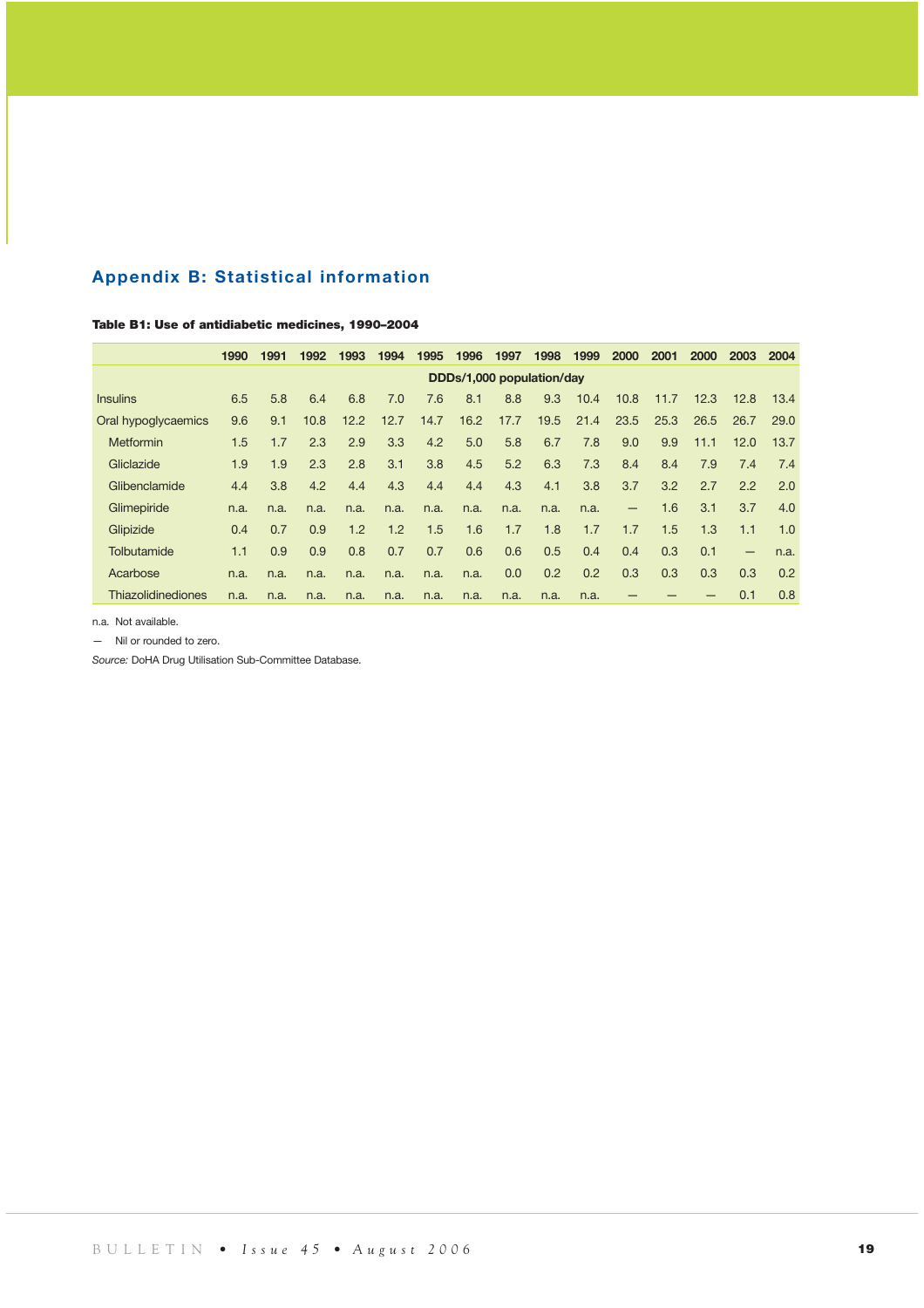

# **Glossary**

| cholesterol                  | A fatty substance produced by the liver and carried by the<br>blood to supply the rest of the body. Its natural function is<br>to supply material for cell walls and for steroid hormones,<br>but if levels in the blood become too high this can lead to<br>atherosclerosis and heart disease.                                                                                                                                                                                                                         |
|------------------------------|-------------------------------------------------------------------------------------------------------------------------------------------------------------------------------------------------------------------------------------------------------------------------------------------------------------------------------------------------------------------------------------------------------------------------------------------------------------------------------------------------------------------------|
| complementary medicines      | Complementary medicines (also referred to as 'traditional' or<br>'alternative' medicines) includes herbal medicines, vitamin and<br>mineral supplements, other nutritional supplements, traditional<br>medicines such as Ayurvedic medicines and traditional Chinese<br>medicines, homeopathic medicines and some aromatherapy<br>oils (where they make therapeutic claims). Other terms used<br>to describe complementary medicines are 'natural medicines',<br>'non-conventional medicines' and 'holistic medicines'. |
| defined daily dose           | The international unit of drug use established by the World<br>Health Organization on the basis of assumed average dose per<br>day of the drug used for its main indication by adults.                                                                                                                                                                                                                                                                                                                                  |
| glucose                      | A type of sugar the body uses for energy. The main source of<br>glucose is carbohydrates in the diet.                                                                                                                                                                                                                                                                                                                                                                                                                   |
| insulin                      | A hormone produced by the pancreas that enables the body<br>to use the glucose it gets from food. Giving suitable doses of<br>insulin to people with diabetes temporarily restores their ability<br>to use glucose and to process other nutrients (carbohydrates,<br>fats and proteins).                                                                                                                                                                                                                                |
| lipids                       | Fats found in the blood, such as cholesterol and triglycerides.                                                                                                                                                                                                                                                                                                                                                                                                                                                         |
| medicines                    | Includes prescription, non-prescription and complementary<br>medicines.                                                                                                                                                                                                                                                                                                                                                                                                                                                 |
| oral hypoglycaemic medicines | Medicines that help maintain blood glucose control in people<br>with Type 2 diabetes.                                                                                                                                                                                                                                                                                                                                                                                                                                   |
| prescription medicines       | Medicines for which a doctor's prescription is needed to<br>buy them from a pharmacist or that authorised health care<br>professionals can supply (such as in a hospital setting).                                                                                                                                                                                                                                                                                                                                      |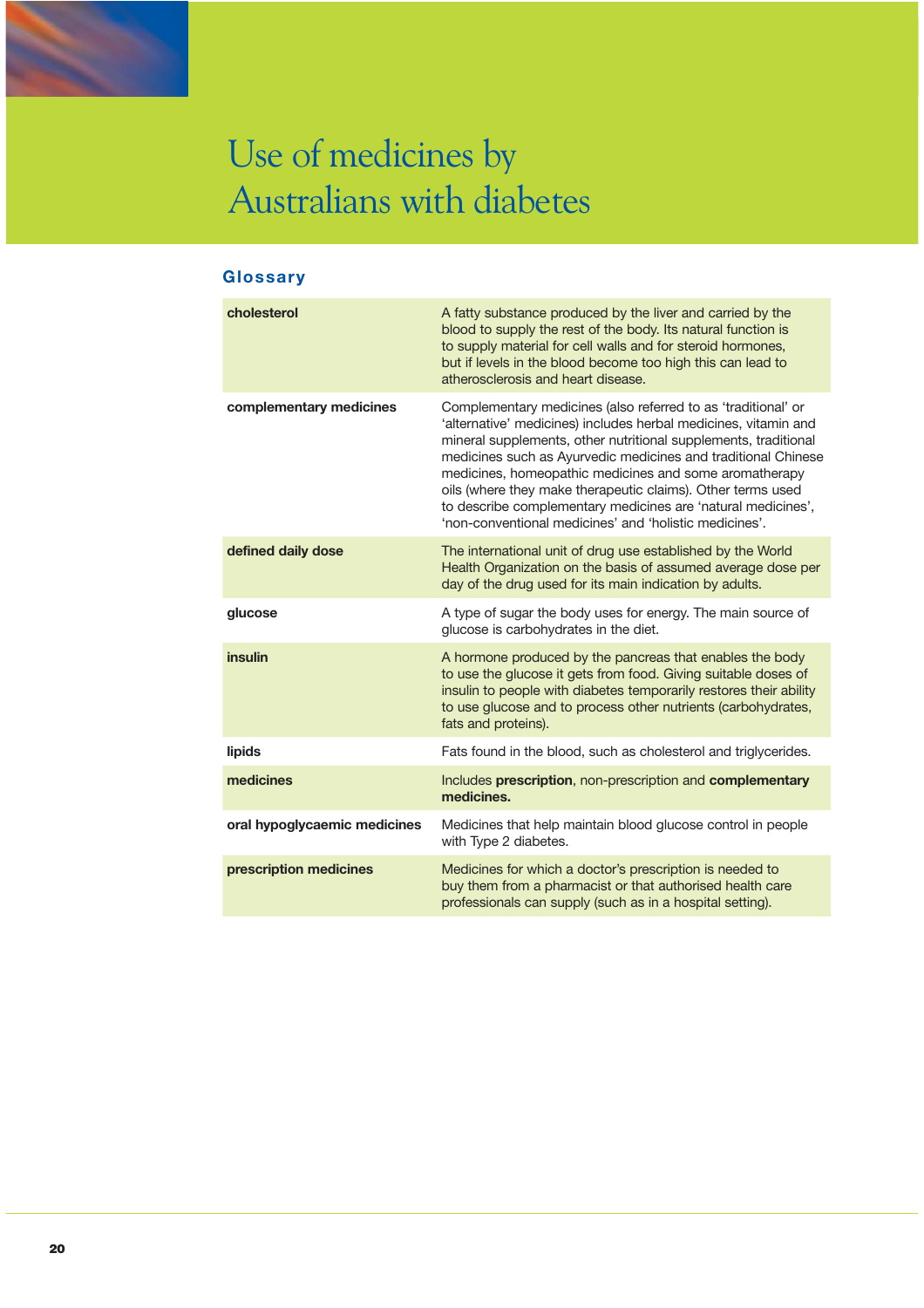#### **References**

- ABS (Australian Bureau of Statistics) 1996. National Health Survey user's guide, Australia 1995. ABS cat. no. 4363.0. Canberra: ABS.
- ABS 2002. National Health Survey 2001: summary of results, Australia. ABS cat. no. 4364.0. Canberra: ABS.
- AIHW (Australian Institute of Health and Welfare) 2002. Diabetes: Australian facts 2002. AIHW cat. no. CVD 20 (Diabetes Series no. 3). Canberra: AIHW.
- AIHW 2006. Incidence of Type 1 diabetes in Australians under 40 years: a snapshot of National Diabetes Register data for 2004. Bulletin no. 39. AIHW cat. no. AUS 76. Canberra: AIHW.
- AIHW: Britt H, Miller G, Knox S, Charles J, Valenti L, Pan Y et al. 2004. General practice activity in Australia 2003–04. AIHW cat. no. GEP 16 (General Practice Series no. 16). Canberra: AIHW.
- AIHW: Dixon T 2005. Costs of diabetes in Australia, 2000–01. Bulletin no. 26. AIHW cat. no. AUS 59. Canberra: AIHW.
- AIHW: Senes S & Britt H 2001. A general practice view of cardiovascular disease and diabetes in Australia. AIHW cat. no. CVD 17 (Cardiovascular Disease Series no. 18). Canberra: AIHW.
- Carter S, Burns J, Bonney M, Powell Davies PG & Harris MF 2000. National Divisions Diabetes Program Data Collection Project. Vol 1: summary volume. Sydney: Centre for General Practice Integration Studies, School of Community Medicine, University of New South Wales.
- Commonwealth of Australia 2002. The National Strategy for Quality Use of Medicines: plain English edition. Canberra: Commonwealth of Australia.
- DCCT (Diabetes Control and Complications Trial) Research Group 1993. The effect of intensive treatment of diabetes on the development and progression of long-term complications in insulin dependent diabetes mellitus. New England Journal of Medicine 329: 977–86.
- DoHA (Australian Government Department of Health and Ageing) 2004. Australian Statistics on Medicines 2001–2002. Canberra: Australian Government Publishing Service.
- Dunning T 2003. Complementary therapies and diabetes. Complementary Therapies in Nursing & Midwifery 9: 74–80.
- Dunstan D, Zimmet P, Welborn T, de Courten M, Cameron A, Sicree R et al. 2002. The rising prevalence of diabetes and impaired glucose tolerance: the Australian Diabetes, Obesity and Lifestyle study. Diabetes Care 25(5):829–34.
- ECCMHS (Expert Committee on Complementary Medicines in the Health System) 2003. Complementary medicines in the Australian health system: report to the Parliamentary Secretary to the Minister for Health and Ageing. Canberra: Australian Government Publishing Service.
- Flack J & Colagiuri S 2005. Final report—ANDIAB 2004. Sydney: NADC–ANDIAB (National Association of Diabetes Centres – Australian National Diabetes Information Audit & Benchmarking).
- Georgiou A, Burns J, Wan Q, Flack J, Penn D, Powell Davies PG et al. 2004. Divisions Diabetes & CVD Quality Improvement Project: analysis of division-based Diabetes Register data (2000–2002). Sydney: Centre for General Practice Integration Studies, School of Public Health and Community Medicine, University of New South Wales.
- Haynes A, Bower C, Bulsara M, Jones T & Davis E 2004. Continued increase in the incidence of childhood Type 1 diabetes in a population-based Australian sample (1985–2002). Diabetologia 47: 866–70.
- HPS (Heart Protection Study) Collaborative Group 2003. MRC/BHF Heart Protection Study of cholesterol-lowering with simvastatin in 5,963 people with diabetes: a randomised placebocontrolled trial. The Lancet 361: 2005–16.
- IDF (International Diabetes Federation) Clinical Guidelines Task Force 2005. Global guideline for Type 2 diabetes. Brussels: International Diabetes Federation.
- Karvonen M, Viik-Kajander M, Moltchanova E, Libman I, LaPorte R & Tuomilehto J 2000. Incidence of childhood Type 1 diabetes worldwide. Diabetes Care 23(10): 1516–26.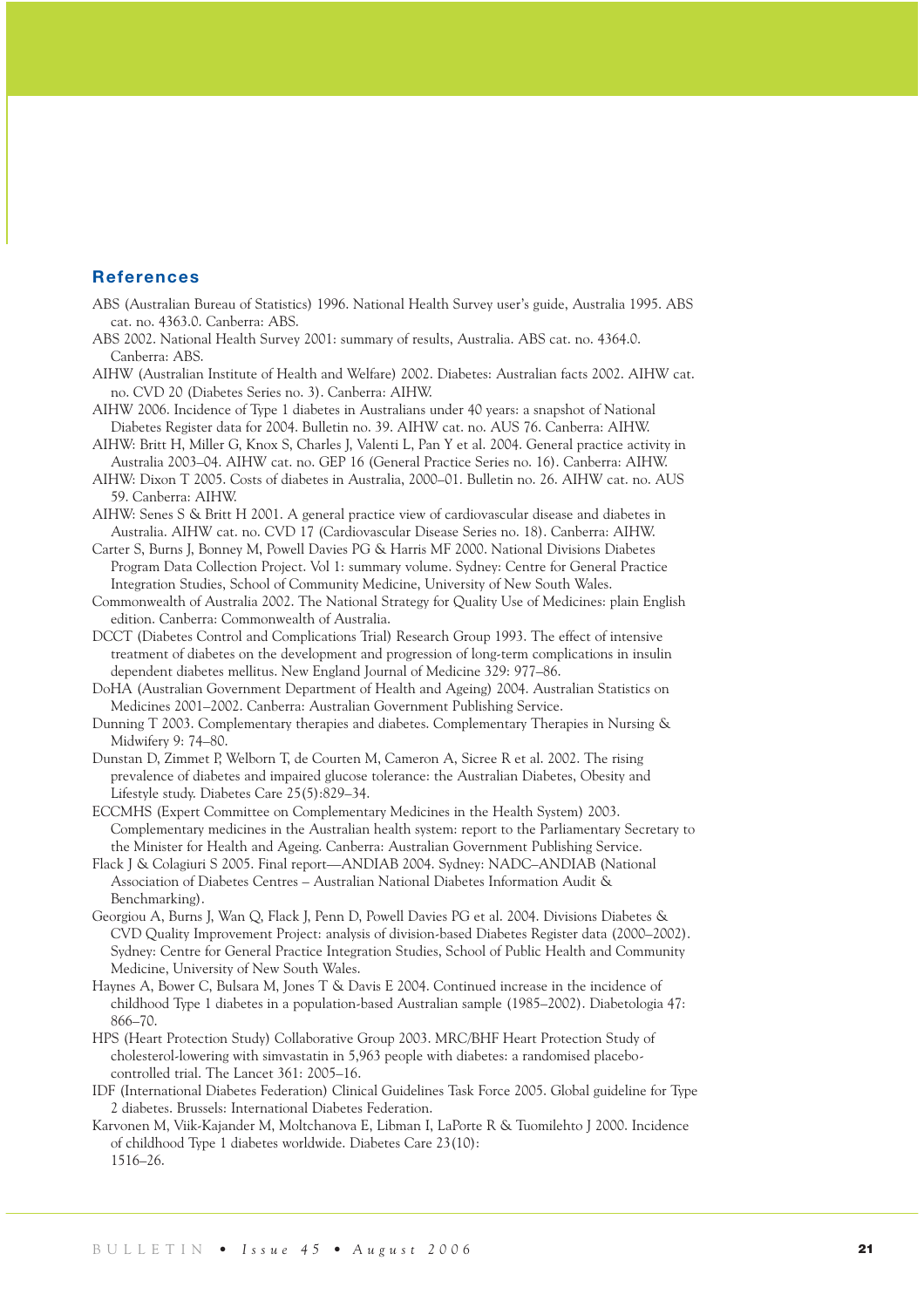- Kemp T, Barr E, Zimmet P, Cameron A, Wellborn T, Colagiuri S et al. 2005. Glucose, lipid, and blood pressure control in Australian adults with Type 2 diabetes: the 1999–2000 AusDiab. Diabetes Care 28(6):1490–2.
- McLean A & Le Couteur D 2004. Aging biology and geriatric clinical pharmacology. Pharmacological Reviews 56: 163–84.
- NCCH (National Centre for Classification in Health) 2002. ICD-10-AM third edition browser v1. New South Wales: Commonwealth of Australia.
- NPS (National Prescribing Service Limited) 2001. Know your antidiabetic drugs: a thumbnail sketch of the pharmacology of the oral antidiabetic drugs used in Type 2 diabetes. Viewed 26 August 2005, <http://www.nps.org.au/site.php?content=/html/news.php&news=/resources/NPS\_News/news17>.
- NPS 2004. Rosiglitazone (Avandia) for Type 2 diabetes mellitus. Viewed 26 August 2005, <http://www. npsradar.org.au/site.php?page=1&content=/npsradar/content/rosiglitazone.html>.
- Pederson B & Saltin B 2006. Evidence for prescribing exercise as therapy in chronic disease. Scandinavian Journal of Medicine & Science in Sports 16(Suppl 1):3–63.
- Poulsen M, Henriksen J, Hother-Nielsen O & Beck-Nielsen H 2003. The combined effect of triple therapy with rosiglitazone, metformin, and insulin aspart in Type 2 diabetic patients. Diabetes Care 26(12): 3273–9.
- Rossi S (managing ed.) 2006. Australian medicines handbook 2006. Adelaide: Australian Medicines Handbook Pty Ltd.
- Stratton I, Adler A, Neil A, Matthews D, Manley S, Cull C et al. 2000. Association of glycaemia with macrovascular and microvascular complications of Type 2 diabetes (UKPDS 35): prospective observational study. British Medical Journal 321: 405–12.
- Taplin C, Craig M, Lloyd M, Taylor C, Crock P, Silink M et al. 2005. The rising incidence of childhood Type 1 diabetes in New South Wales, 1990–2002. Medical Journal of Australia 183(5): 1–4.
- Therapeutic Guidelines 2004. Therapeutic Guidelines: endocrinology version 3, 2004. Victoria: Therapeutic Guidelines Ltd.
- Tuomilehto J, Lindstrom J, Eriksson J, Valle T, Hamalainen H, Ilanne-Parikka P et al. 2001. Prevention of Type 2 diabetes mellitus by changes in lifestyle among subjects with impaired glucose tolerance. New England Journal of Medicine 344(18): 1343–50.
- Turner R, Cull C, Frighi V & Holman R 1999. Glycemic control with diet, sulfonylurea, metformin, or insulin in patients with Type 2 diabetes mellitus: progressive requirement for multiple therapies (UKPDS 49). Journal of the American Medical Association 281(21): 2005–12.
- UKPDS (UK Prospective Diabetes Study) Group 1990. UK Prospective Diabetes Study 7: response of fasting plasma glucose to diet therapy in newly presenting Type 2 patients, UKPDS Group. Metabolism 39(9): 905–12.
- UKPDS Group 1998a. Intensive blood-glucose control with sulphonylureas or insulin compared with conventional treatment and risk of complications in patients with Type 2 diabetes (UKPDS 33). The Lancet 352: 837–53.
- UKPDS Group 1998b. Tight blood pressure control and risk of macrovascular and microvascular complications in Type 2 diabetes: UKPDS 38. British Medical Journal 317: 703–13.
- Williams G & Pickup J 1999. Handbook of diabetes. 2nd ed. Oxford: Blackwell Science Ltd.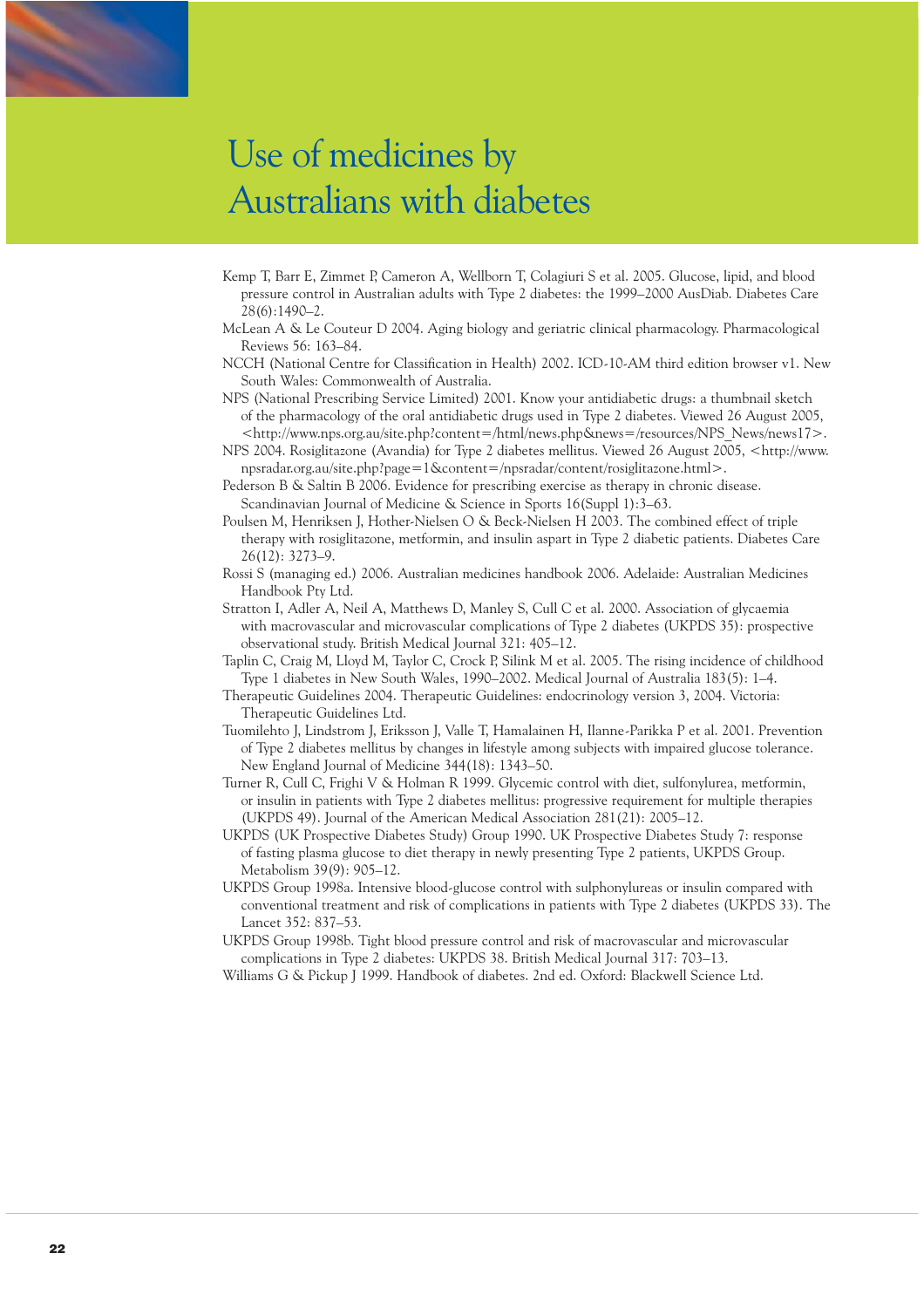### **Acknowledgments**

Valuable comments on drafts of this bulletin were received from Sharon Leigh, Paul Magnus, Lynelle Moon and members of the National Diabetes Data Working Group. Tracy Dixon's initial work on the bulletin is also gratefully acknowledged.

The authors also thank John Dudley, from the Department of Health and Ageing, for extracting data from the Drug Utilisation Sub-Committee's Drug Utilisation Database. Thanks also to Liz Barr and Jonathan Shaw of the International Diabetes Institute for assistance with AusDiab data.

Funding from the Australian Government Department of Health and Ageing contributed to the production of this bulletin.